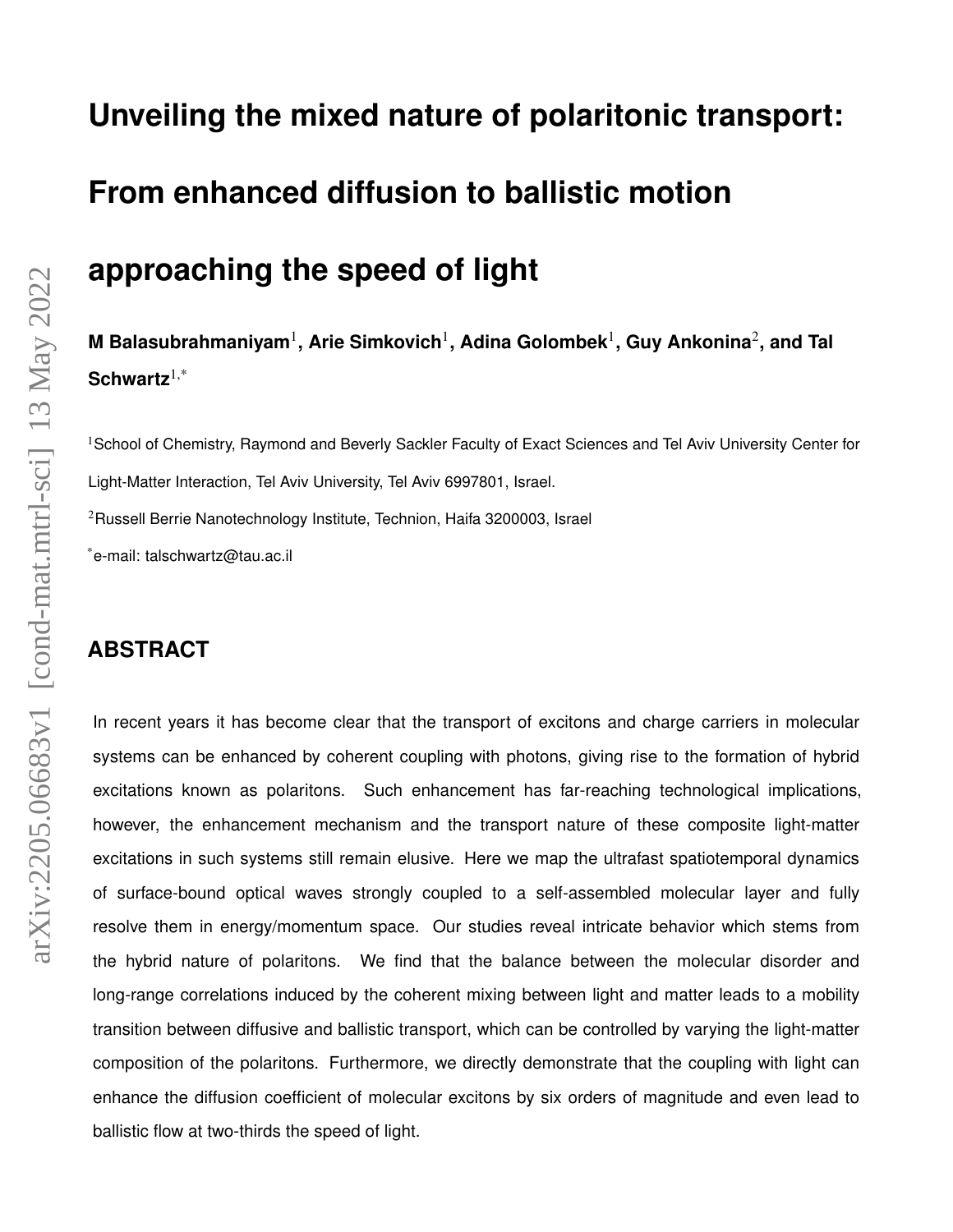## **Introduction**

Transport of energy and charge carriers in organic materials and molecular systems is fundamental to various fields ranging from photochemistry to optoelectronics. It is essential to photosynthesis<sup>[1](#page-17-0)</sup> and governs the operation of organic solar cells and other organic electronic devices<sup>[2,](#page-17-1)[3](#page-17-2)</sup>. However, due to the highly disordered nature of such materials, transport in organic materials is dominated by short-range random hopping, with diffusion length values typically in the nanometric, molecular scale and reaching hundreds of nanometers at most<sup>[4](#page-17-3)</sup>. This leads to slow and inefficient transport, which is typically diffusive or sub-diffusive, and often poses severe technological limitations when using organic materials in applications. Recently, it has been demonstrated that both excitonic and electronic transport in organic semiconductors can be enhanced by coupling these materials with the photonic modes of an optical resonator  $5-13$  $5-13$ . Under suitable conditions, collective strong coupling between the material excitations and light can give rise to hybrid excitations called polaritons, which are partly excitonic and partly photonic $14$ . As such, the polaritonic wavefunctions can extend over length-scales exceeding the optical wavelength and cover a macroscopically large number of molecules. This, in turn, results in quantum correlations between remote molecules<sup>[15](#page-18-2)</sup>, which can facilitate energy transfer<sup>[16](#page-18-3)[–18](#page-18-4)</sup> and transport phenomena. This kind of cavity-enhanced transport has been drawing increasing interest over the past few years, with both experimental<sup>[5](#page-17-4)[–13,](#page-18-0) [19–](#page-19-0)[21](#page-19-1)</sup> and theoretical<sup>[22–](#page-19-2)[29](#page-20-0)</sup> efforts devoted to understanding how strong coupling affects transport phenomena. Although the long-range propagation of polaritons has been directly visualized and studied in steady-state experiments<sup>[6,](#page-17-5) [8,](#page-17-6) [10](#page-18-5)</sup>, constructing a complete picture of their transport dynamics necessitates access to the kinetics of the polaritonic motion, in a similar manner to the various time-resolved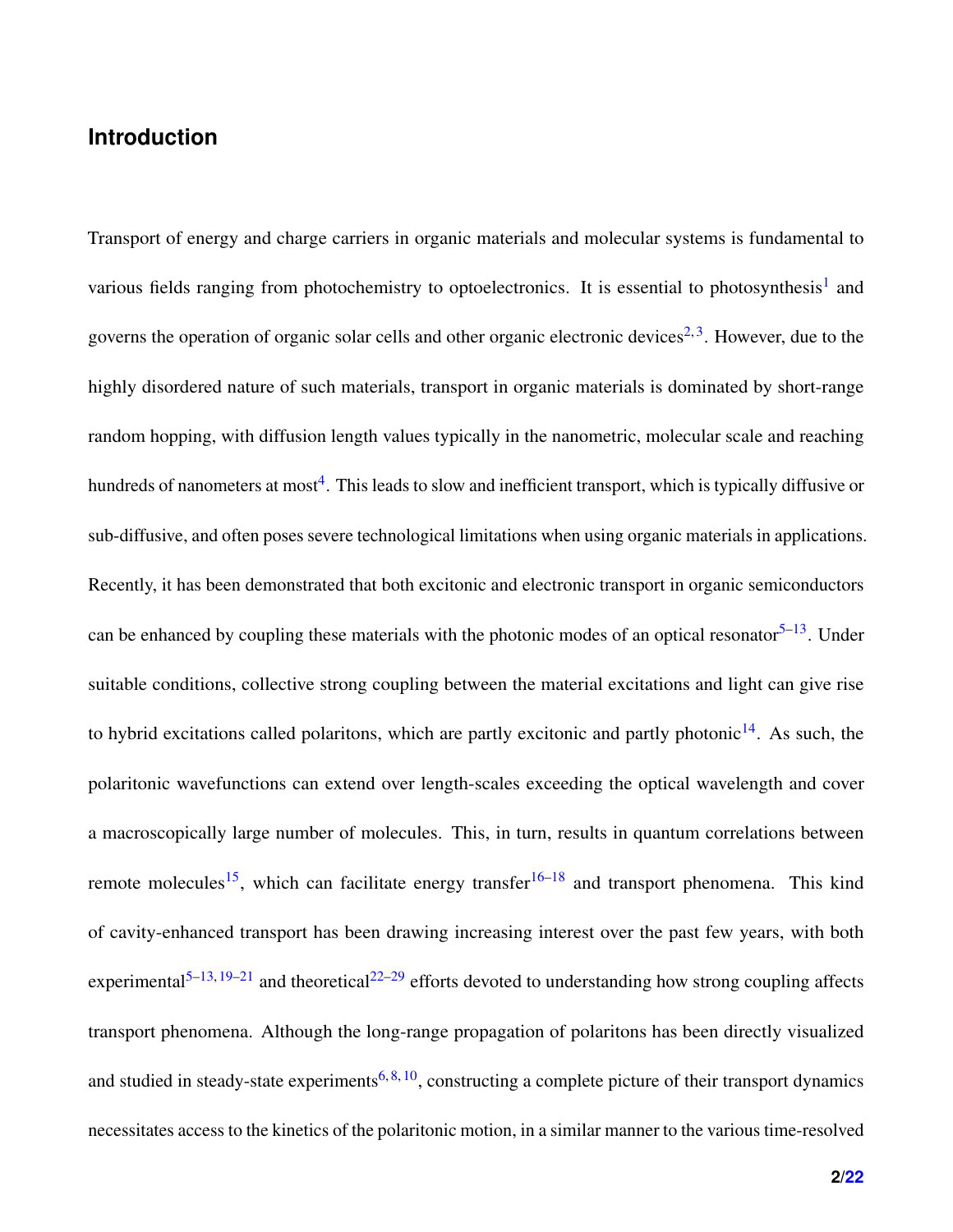microscopy techniques used for studying normal organic semiconductors  $30-35$  $30-35$ . Indeed, by employing ultrafast microscopy, a few recent experiments successfully resolved the spatiotemporal evolution of polaritons<sup>[7,](#page-17-7) [13](#page-18-0)</sup>. In particular, we have observed how polaritons, excited in a metallic, planar cavity, gradually migrate and reach distances which are  $\sim$  5  $\mu$ m away from their initial position, within several picoseconds. Interestingly, these studies found that the polariton velocity was much lower than expected by simple considerations<sup>[7,](#page-17-7) [13](#page-18-0)</sup>. While the dispersion of cavity polaritons predicts a group velocity on the order of 20  $\mu$ m/ps, the observed velocities were smaller than 1  $\mu$ m/ps, pointing toward a fundamental gap in the understanding of cavity polaritons. Furthermore, even today the nature of polaritonic transport is still obscure - although the coupling of the excitons to propagating photons is assumed to lead to ballistic motion, these few initial studies suggest that this is not the case in reality, and that disorder, which is inherent to all molecular systems, renders the transport of polaritons non-ballistic.

To close this gap and to enable the practical implementation of cavity-enhanced transport in future applications, we study the ultrafast spatiotemporal dynamics in a polaritonic system based on a fully-dielectric, 1D photonic crystal which supports surface-bound polaritons with ultra-long propagation lengths of  $\sim$  100  $\mu$ m. Our measurements fully reveal the intricate details of polaritonic transport in molecular systems and how it depends on the balance between the photonic and excitonic components comprising the polaritons. As we show here for the first time, polaritons exhibit a mobility transition between diffusive and ballistic transport, which occurs as these collective molecular excitations become more photon-like. Furthermore, our measurements allow us to obtain, in the most direct manner, the various parameters that govern the motion of polaritons. We find that the strong coupling with light and the long-range correlations counteract the molecular disorder, boosting the diffusion coefficient by a factor of  $10^6$ , and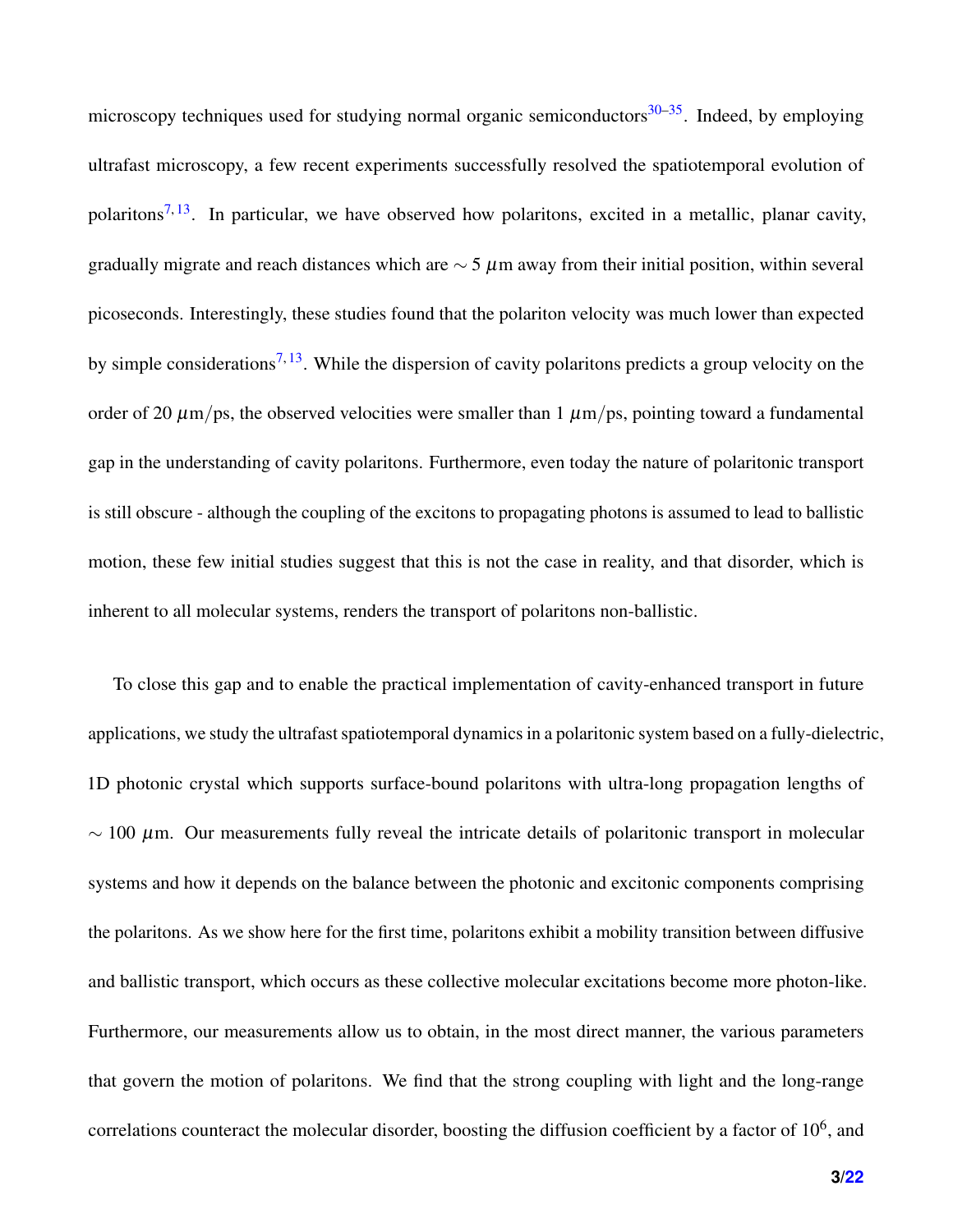even completely overcome disorder, leading to ballistic flow. This ballistic propagation is shown to proceed over macroscopic distances of  $\sim 100 \ \mu m$  and at two thirds the speed of light in vacuum.

#### **Bloch Surface Wave Polaritons: Steady State Characterization**

The system studied in this work consists of a distributed Bragg reflector (DBR) structure, made of alternating layers of  $TiO<sub>2</sub>$  and  $SiO<sub>2</sub>$ , and covered with three monolayers of organic semiconductor TDBC molecules (see Supplementary Information for details of the system and preparation methods). As depicted in Fig. [1\(](#page-5-0)a), the DBR structure supports a TE-polarized surface wave mode (Bloch surface wave, BSW) within its bandgap<sup>[36](#page-20-3)</sup>, which can interact with the molecular film to form delocalized BSW polaritons (BSWP) in the strong coupling regime<sup>[6,](#page-17-5) [10,](#page-18-5) [37](#page-20-4)</sup>. To characterize the steady-state (linear) properties of the BSWP we utilize a dedicated spectral imaging setup designed for either angle resolved or spatially resolved reflection/emission measurements, implemented in a Kretschmann configuration as shown in Fig. [1\(](#page-5-0)a) (for details see Supplementary Information and Ref. [38\)](#page-21-1). From the angle-resolved spectroscopy we obtain the dispersion curve of the resulting polaritons, which is seen in Fig. [1\(](#page-5-0)b) (reflection) and [1\(](#page-5-0)c) (emission), residing beyond the air light line (marked by red lines). The bare TDBC absorption line at 2.13 eV (582 nm) is marked by the horizontal white line, while the dashed white lines correspond to the simulated dispersion of the lower and upper BSWP modes, exhibiting excellent agreement with the experimental results. From the measured dispersion we deduce a Rabi splitting energy of 142 meV at the resonant point, which occurs at an angle of incidence of  $\theta = 45^{\circ}$  (when probing the sample from the prism side. Furthermore, by examining the linewidth of the polariton dispersion (see Supplementary Information) we obtain a Q-factor of 160 at 2.06 eV (at the anti-crossing point), which increases to  $\sim$  400 for BSWP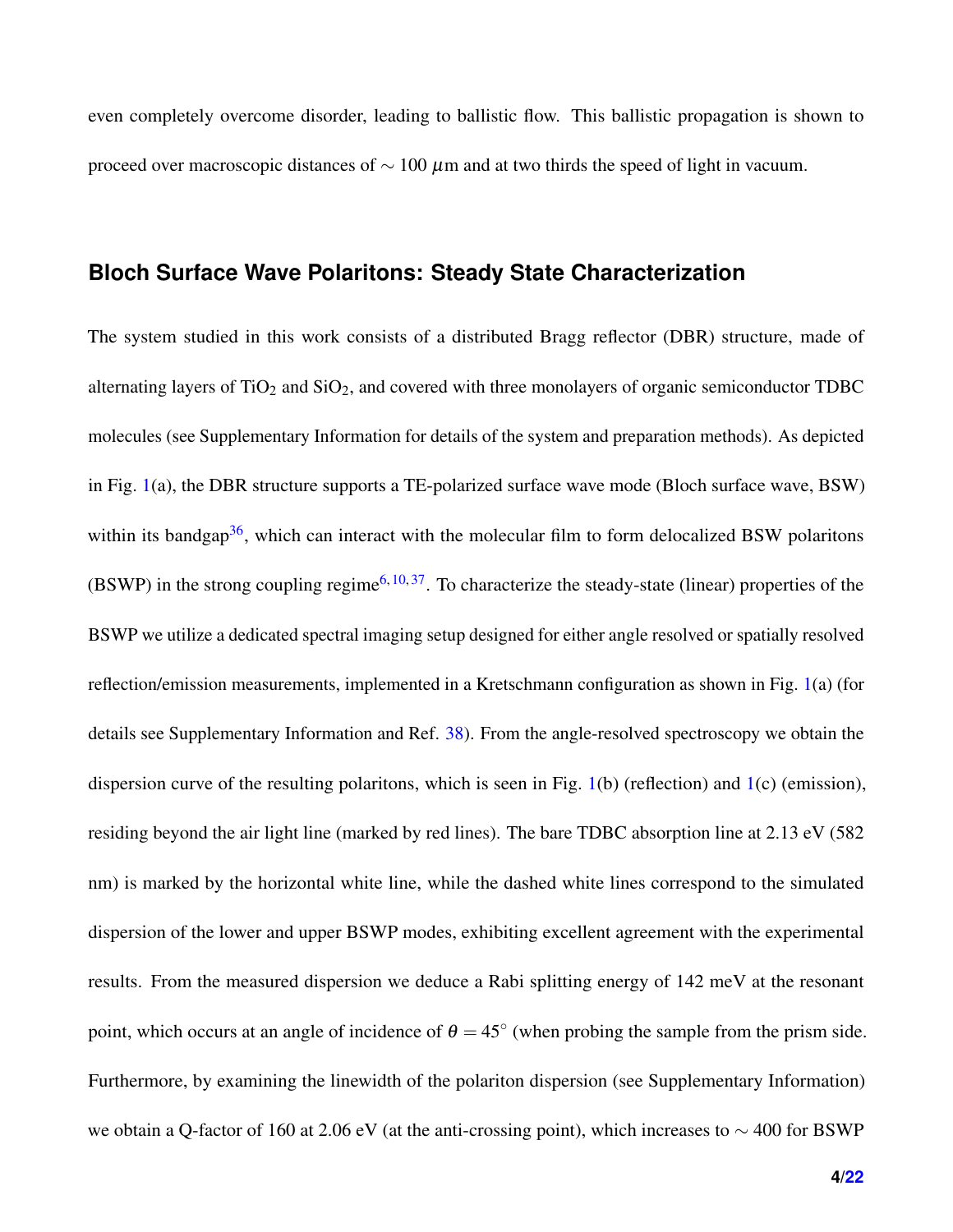modes residing far below the molecular absorption.

Before proceeding to the dynamical measurements, we characterize the polariton propagation by examining the steady-state spatial distribution of polaritons following a localized, non-resonant excitation (see Supplementary Information for details), in a similar manner to previous studies<sup>[6,](#page-17-5) [10](#page-18-5)</sup>. We record the steady state emission profile of the BSWP for various wavelengths and plot it in fig[.1\(](#page-5-0)d). Here, instead of the polariton energy, it is more meaningful to examine the polariton propagation as a function of its photon-like character, which is quantified by the (energy-dependent) photonic weight, given by  $|\alpha_{ph}|^2 =$  $(E_x - E_p)^2 / [g^2 + (E_x - E_p)^2]$ , where  $g = 71$  meV is the coupling constant (half of the Rabi-splitting energy),  $E_x = 2.13$  eV is the molecular exciton energy for TDBC and  $E_p(k_x)$  is the polariton energy. Note that the photonic weight of the polariton increases as it shifts from the exciton energy, such that for the lower BSWP branch the polaritons become more photon-like as their energy decreases (see Supplementary Information).

As seen, the spatial distribution of the polaritonic emission exhibits both broadening as well as shifting of the peak position, both of which become more pronounced as the photonic weight increases, reaching a scale of  $50-100 \mu$ m. It is important to note that only emission from BSWPs propagating in the positive *x* direction will be routed toward the imaging system by the prism-coupler, which is essentially analogous to filtering in the Fourier domain. Such filtering leads to the apparent asymmetry in the emission profiles seen in Fig.  $1(d)^{6, 10}$  $1(d)^{6, 10}$  $1(d)^{6, 10}$  $1(d)^{6, 10}$  $1(d)^{6, 10}$  $1(d)^{6, 10}$ . In Fig. 1(e) we plot (in logarithmic scale) two representative intensity profiles (i.e. vertical cross sections of Fig. [1\(](#page-5-0)d) taken at points A and B), with photonic weights of  $|\alpha_{ph}|^2 = 0.48$  and  $|\alpha_{ph}|^2 = 0.82$ . Both of these spatial distributions clearly show an exponentially decaying tale. However, the decay length at point B, for which the polariton has a larger photonic component, is larger than that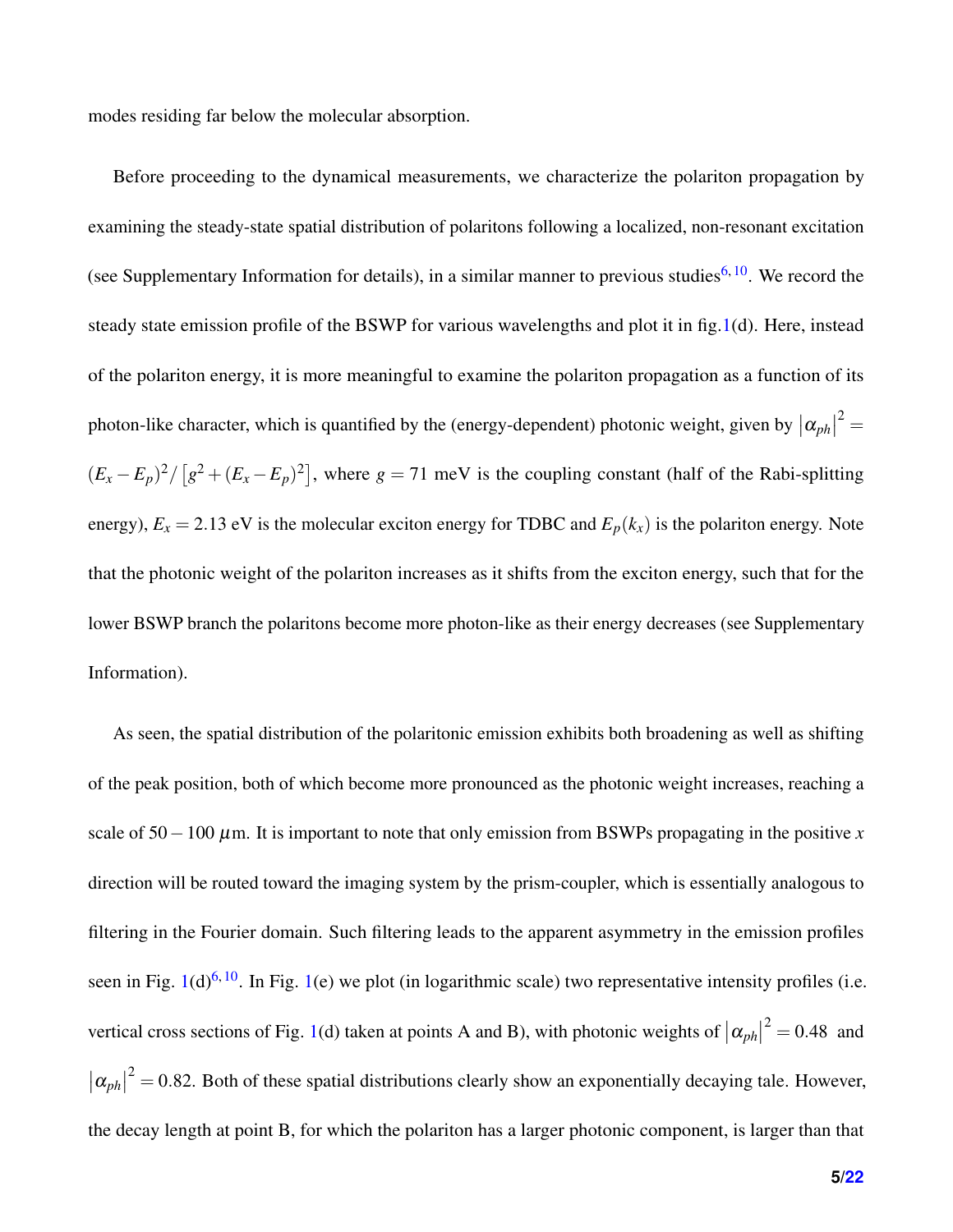<span id="page-5-0"></span>

**Figure 1.** (a) Illustration of the DBR structure (in alternating green and blue) coated with TDBC molecules and probed in Kretschmann (prism-coupled) configuration. The black curve shows the simulated field distribution of the excited BSWP modes. (b,c) Dispersion of the BSWP system measured via angle-resolved reflection (b) and emission (c) spectroscopy (represented by the false-color plots). The sharp signal under the lower white dashed lines corresponds to the lower BSW polariton mode, while the white dashed lines represent the simulated dispersion (see Supplementary Information). The solid white lines indicate the bare BSW dispersion and the exciton energy (fixed at 2.13 eV), while the red dashed line indicates the light line. (d) Steady state spatial emission distribution of the lower BSWP as a function of its photonic weight, measured with a localized nonresonant excitation of the polaritons at  $x = 0$  (indicated by the black dashed line). The white dashed curve marks the variation of the emission peak position with the photonic weight, showing the migration of the BSWP's in space. (e) Representative steady state emission profiles (note logarithmic scale), measured at the points A and B indicated in (c) and (d). The black solid lines show the exponential fits to the data. (f) Emission decay length as a function of photonic weight, extracted from the exponential fit to the tails of the steady-state distributions given in (d).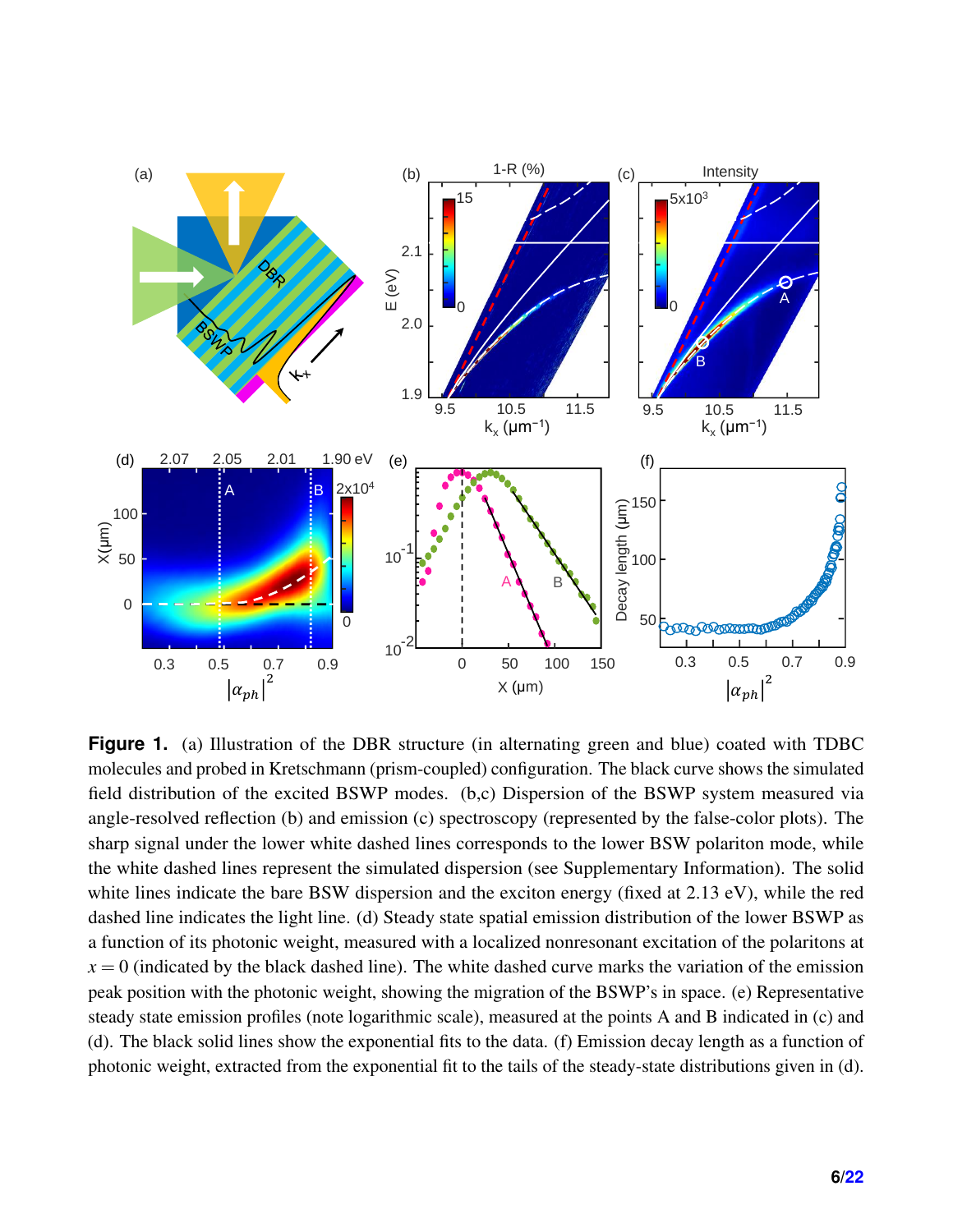observed at point A. Indeed, when repeating the exponential fit to the entire data shown in Fig. [1\(](#page-5-0)d) and plotting the decay length as a function of the photonic weight, we clearly see a monotonic increase of decay length, reaching distances of more than 150  $\mu$ m. This confirms that ultra-long propagation takes place in the system, as expected from previous steady-state studies of  $BSWP^{6, 10}$  $BSWP^{6, 10}$  $BSWP^{6, 10}$  $BSWP^{6, 10}$  $BSWP^{6, 10}$ . Nevertheless, as in those previous studies, such steady-state measurements do not provide any information regarding the propagation velocities, the transport mechanism or any other dynamical property of the polariton motion.

## **Dynamics Measurements and Results**

To reveal the full transport dynamics of the polaritons, we proceed to studying their kinetics, in particular, their spatiotemporal dynamics and how these depend on the polariton composition. We start by measuring the differential reflection spectrum (averaged over space, see Supplementary Information) for three different angles of incidence of the probe ( $\theta \simeq 43^\circ$ , 45 $^\circ$  and 46 $^\circ$ ). The spectra, plotted in Fig. [2\(](#page-7-0)a) for a time-delay of 1 psec, show two resonant features, similar to the transient spectra observed in strongly coupled Fabry-Pérot cavities<sup>[39](#page-21-2)</sup>: a prominent, angle-dependent feature around the energy of the lower BSWP (corresponding to  $|\alpha_{ph}|$ <sup>2</sup> values of 0.82, 0.66 and 0.54) and a second, weaker one that occurs at the bare exciton energy and does not show any angular dependence. The measured decay rates for the BSWP's are 3.8, 6.5 and 6.6 ps respectively while at the bare exciton energy we observe a decay rate of 6.6 (see Supplementary Information).

To capture the full spatiotemporal dynamics of BSWPs we use a custom-built ultrafast pump-probe microscopy system<sup>[7,](#page-17-7) [40](#page-21-3)</sup>, a sketch of which is presented in Fig. [2\(](#page-7-0)b) (see Supplementary Information for details of the system and measurements). We operate the pump-probe setup in the Kretschmann attenuated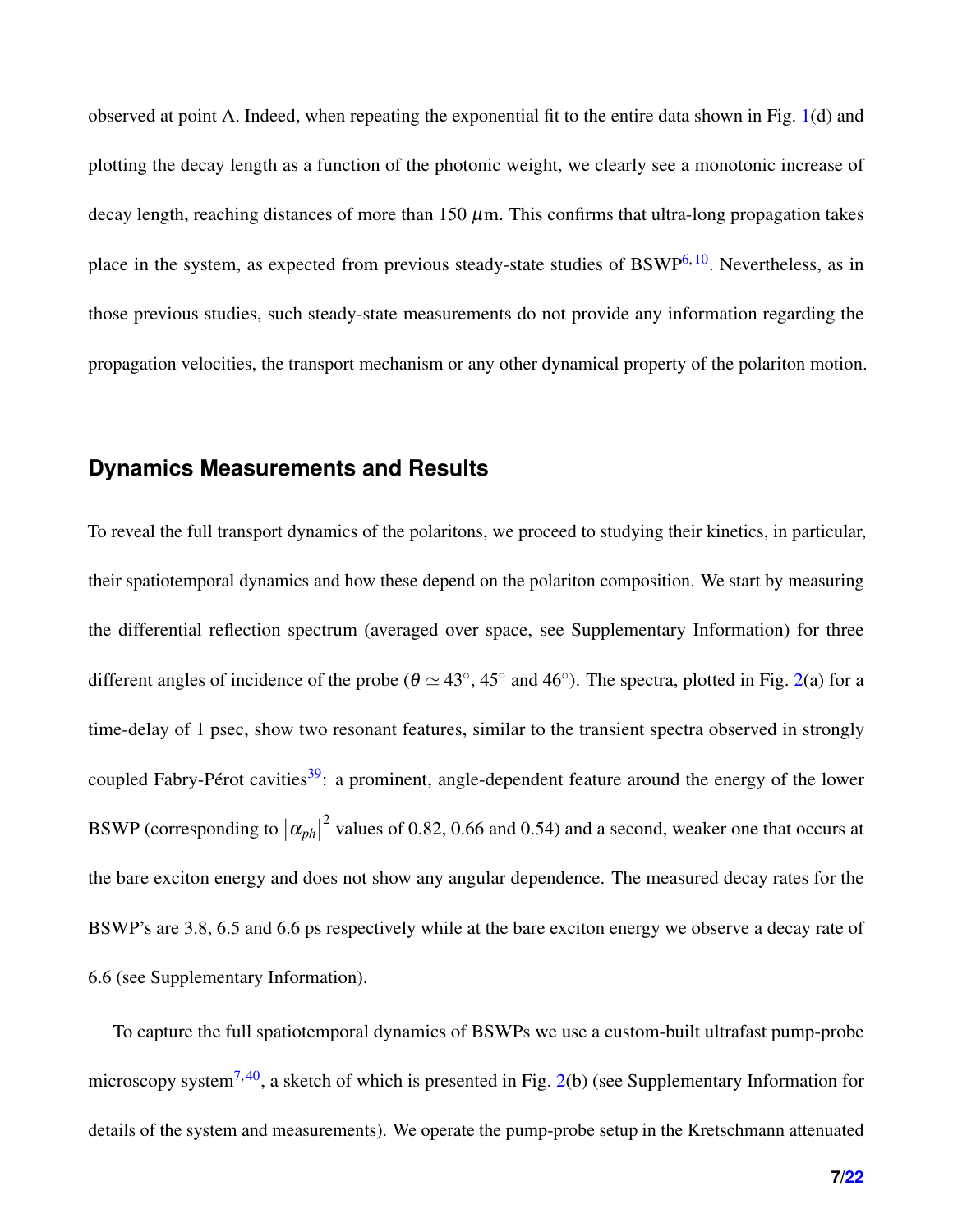total internal reflection configuration, which allows for measurement beyond the air light line, where the BSWPs reside. The pump and probe beams are spatially overlapping in the plane of the sample, with the probed area diameter (∼ 1mm) being much larger than both the imaging field of view (∼ 90µm) and the the area excited by the pump beam (having a diameter of  $\sim$  5µm), in order to measure the expanding polariton cloud in a wide-field (i.e. nonscanning) mode.

<span id="page-7-0"></span>

**Figure 2.** (a) Transient reflection spectra captured at  $\tau = 1$  ps for probe incident angles of  $\theta \sim 43^\circ$ , 45° and 46°. The shaded regions mark the 5 nm-wide spectral band which is probed by the ultrafast microscopy setup (see variable band-pass filter in (b)). (b) A schematic sketch of the optical configuration used in the pump-probe microscopy experiments (see Supplementary Information for full details). (c) Representative snapshots obtained from the time-resolved microscopy for  $|\alpha_{ph}|^2 = 0.82$  showing the gradual expansion of the polariton cloud. The data correspond to the spatial distribution of the (normalized) differential reflectivity, probed at an angle of incidence of  $\theta = 43^\circ$  and with the 5 nm bandpass filter centered around 1.955 eV as indicated by the gray shaded region in the pump-probe spectra in (a).

The nonresonant excitation of the system is followed by a fast energy relaxation process which distributes the energy among all the various polaritonic modes, filling the entire lower BSWP branch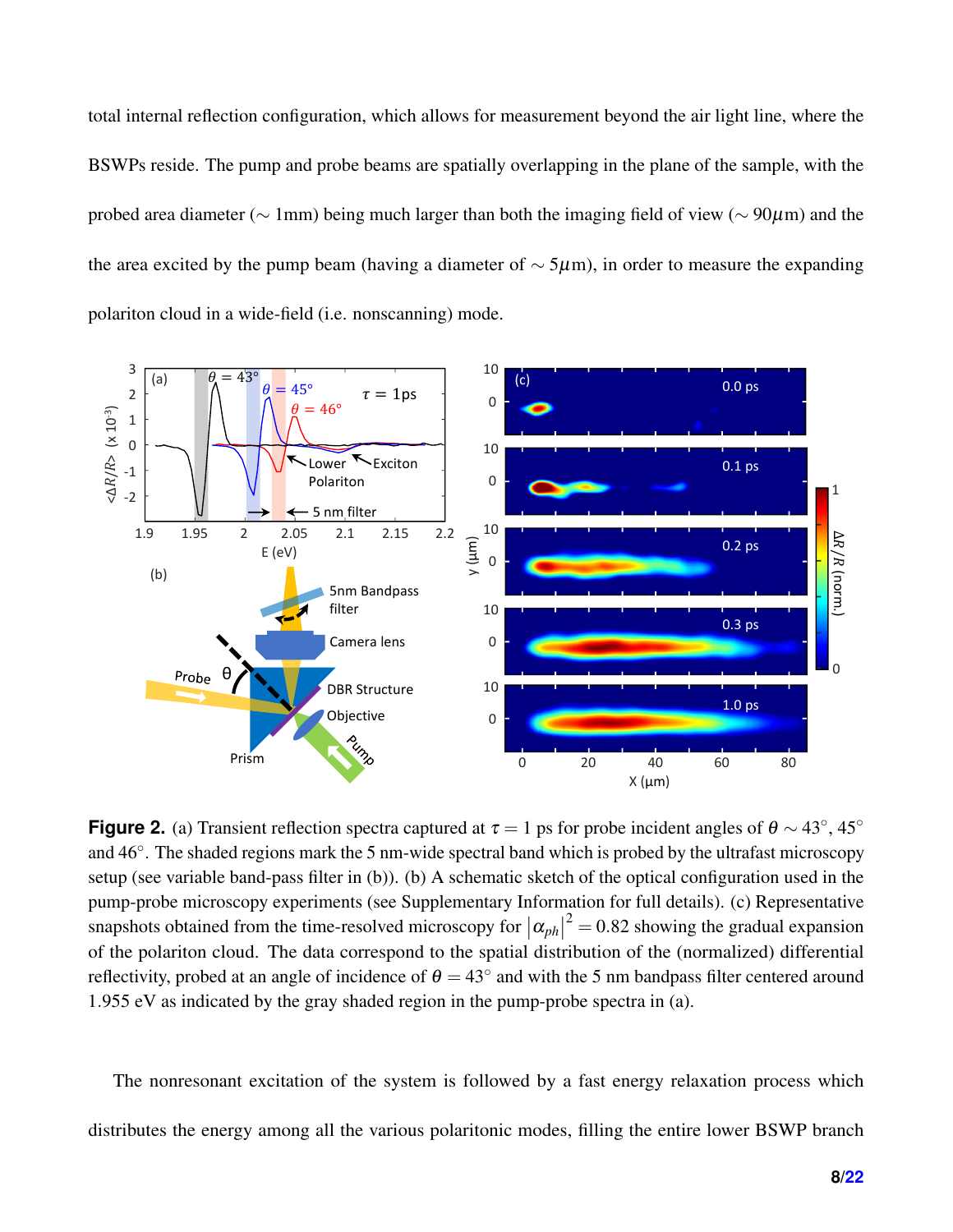within a few tens of femtoseconds<sup>[39,](#page-21-2) [41](#page-21-4)</sup>. However, in order to resolve the transport dynamics of a particular polaritonic excitation (i.e. at a specific location along the lower BSWP dispersion curve in Fig. [1\(](#page-5-0)b)), we need to match the probe energy and in-plane momentum to those of the polariton. The probe energy is tuned by a band-pass filter, whose transmission band is set to overlap with the negative spectral feature of the corresponding polariton (represented by the shaded gray area in Fig.  $2(a)$  $2(a)$ ). At the same time, the probe in-plane momentum is selected by varying its angle of incidence as shown in [2\(](#page-7-0)b) (see Supplementary Information for details).

In Fig. [2\(](#page-7-0)c) we plot a representative sequence of pump-probe images (i.e. differential reflectivity ∆*R*/*R*) measured at  $E = 1.96$  eV (corresponding to BSWP with  $|\alpha_{ph}|^2 = 0.82$ ) and at different delay times. The signal measured here is directly proportional to the local density of excited molecules, and hence these images capture the spatial distribution of the expanding polariton cloud, providing direct evidence of the enhanced energy transport over macroscopic length-scales. Starting out with a Gaussian-like profile with a full width at half maximum (FWHM) of  $5\mu$ m at 0 ps delay, the polariton cloud expands along the *x* direction (matching the direction of the in-plane component of the probe) to a width of  $58\mu$ m within 0.3 ps. These results show a similar trend to our previous time-resolved imaging experiments using a Fabry-Pérot cavity<sup>[7](#page-17-7)</sup>, however, here we observe propagation distances which are an order of magnitude longer (as also seen in our steady-state measurements, Fig. [1\(](#page-5-0)d)). Moreover, a rough estimate of the expansion velocity gives a value of  $\sim 176 \ \mu m / ps$ , roughly two thirds the speed of light. This value is more than two orders of magnitude larger than observed for polaritons in any previous time-resolved measurements conducted in Fabry-Pérot cavity systems<sup>[7,](#page-17-7) [13,](#page-18-0) [19](#page-19-0)</sup>. In fact, this estimated velocity approaches the polariton group velocity at the same location on the lower BSWP branch (point B in Fig. [1\(](#page-5-0)c)), which is evaluated as ∼ 190µ*m*/*ps*.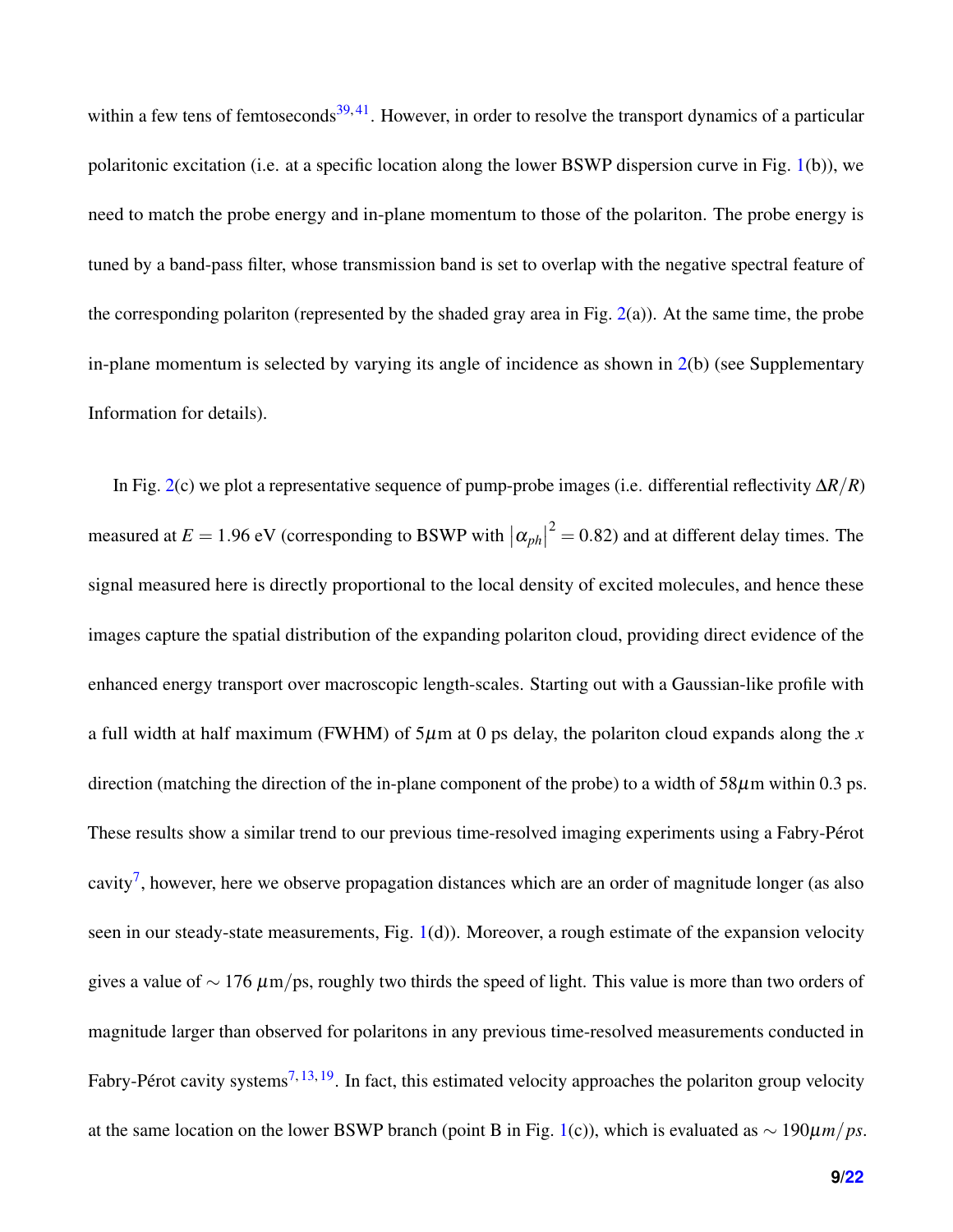The detailed dynamics of the BSWP cloud as measured by the pump-probe microscopy are provided in Fig. [3,](#page-10-0) which shows the cross-sections of the (normalised) differential signals. Fig.  $3(a)$  $3(a)$  shows the cross-sections of the signal measured at the bare-exciton energy  $(2.13 \text{ eV} \text{ or } 582 \text{ nm})$ , whereas (b), (c) and (d) show the evolution of the BSWP cloud for  $|\alpha_{ph}|$  $2<sup>2</sup> = 0.48$ , 0.66 and 0.82 respectively. At the bare exciton energy, corresponding to uncoupled excitons/dark states, the width (quantified as twice the standard deviation of the intensity profile, see see Supplementary Information) remains approximately 6 µ*m* for all delays. This result is expected, since the typical diffusion length of these excitations is much shorter than spatial resolution in our measurement. In sharp contrast, when we tune the probe to match the BSWP state with  $|\alpha_{ph}|^2 = 0.48$  (i.e. similar photonic and excitonic weights) the polariton cloud expands with time, until reaching a steady state width of  $\sim 14 \mu m$  at  $\sim 1.2$  ps, after which the profile does not expand but merely exhibits a spatially uniform decay with a lifetime of  $\sim$  6.8 ps (see Supplementary Information). As the photonic weight increases, as shown in fig.  $3$  (c) and (d), the expansion of the polariton cloud becomes more prominent: for  $|\alpha_{ph}|^2 = 0.66$  (Fig. [3\(](#page-10-0)c)) the polariton cloud reaches a steady state width of 24 $\mu$ m, while for  $|\alpha_{ph}|^2 = 0.82$  the final width reaches a value of 58 $\mu$ m (Fig. [3\(](#page-10-0)d)). Interestingly, when examining the data we clearly observe that the timescale over which the expanding distribution reaches the steady state profile is shorter for polaritons which are more photonic, reducing to ~0.7 ps for  $|\alpha_{ph}|^2 = 0.66$  and ~0.3 ps for  $|\alpha_{ph}|^2 = 0.82$ . This indicates that not only do polaritons which are more photon-like propagate over longer distances, their expansion also becomes faster.

In addition to the expansion of the polariton cloud, we also observe that the peak of the polariton distribution shifts with time. In a similar manner to the expansion, the motion of the peak position becomes more pronounced as  $|\alpha_{ph}|$ <sup>2</sup> increases (being ∼ 4μm for  $|\alpha_{ph}|^2 = 0.48$  and ~ 26μm for  $|\alpha_{ph}|^2 = 0.82$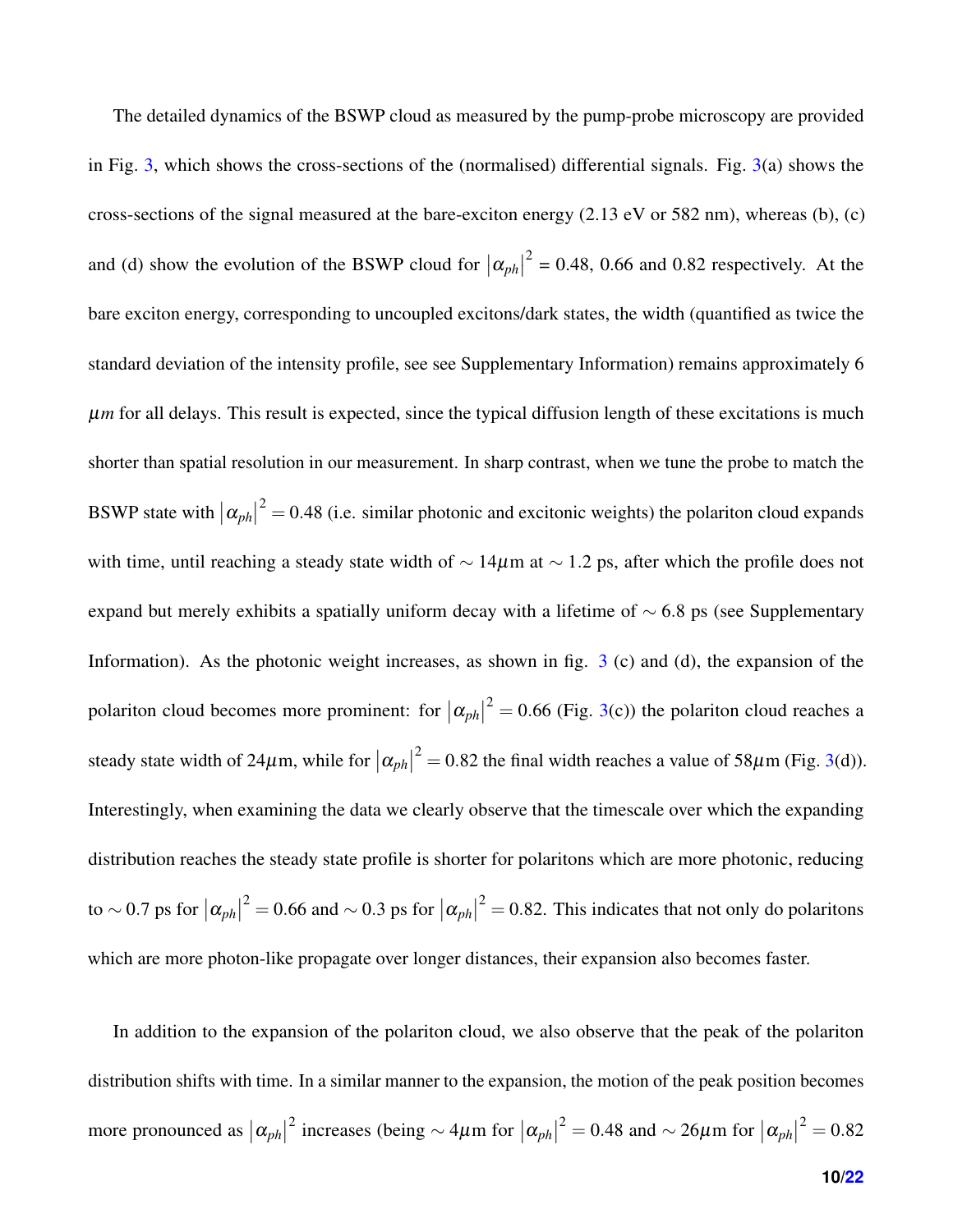<span id="page-10-0"></span>

**Figure 3.** (a) Horizontal cross sections of the pump-probe signal measured at the bare exciton energy (2.13 eV) as a function of the pump-probe delay (with the increase in delay time indicated by the black arrows). (b)-(d) Cross-sections of the BSWP spatial distributions as a function of the pump-probe delay, demonstrating the gradual expansion of the polariton cloud. The dynamics in (b), (c) and (d) were measured at three different points along the BSWP dispersion with photonic weights  $|\alpha_{ph}|^2 = 0.48, 0.66$ and 0.82 respectively. The cross-sections are normalised and shifted vertically for visibility.

and it appears to stop at the same time as the expansion. The simultaneous presence of both expansion and peak migration hints at a mixed transport mechanism, governed by both diffusion and ballistic flow. In fact, the possibility of a mixed transport mechanism is quite plausible, since the two counterparts that make up the polariton exhibit very different transport behavior - Frenkel excitons move in the material in a random, diffusive manner, whereas photons can propagate ballistically over large distances. Therefore, a fundamental question is - what is the transport nature of the hybrid polaritons? This question becomes even more intriguing when taking a closer look at the expansion velocities. While for  $|\alpha_{ph}|^2 = 0.82$  the expansion follows the group velocity, which is typical of systems characterized by ballistic transport, this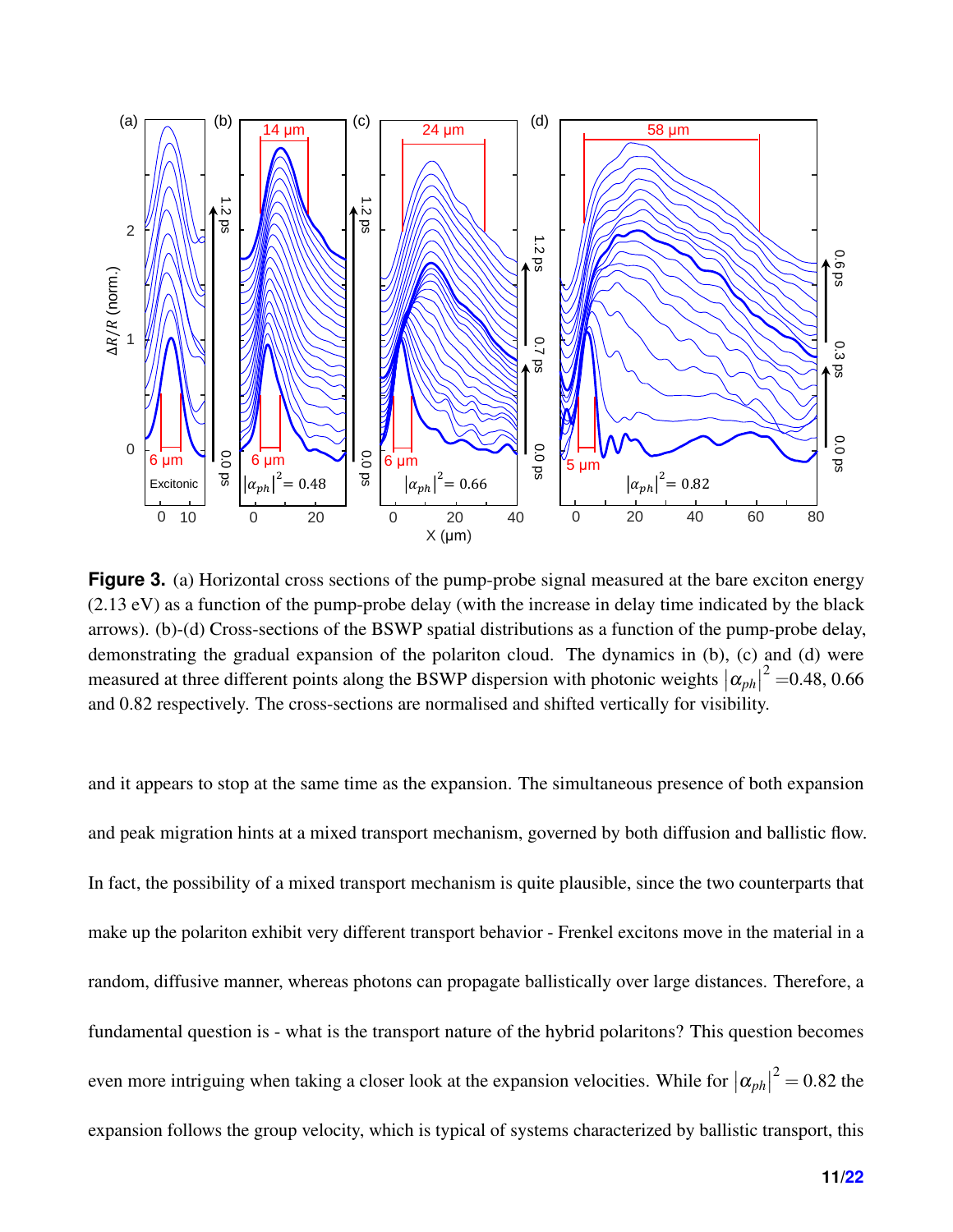picture changes significantly when the excitonic fraction of the polariton is comparable to the photonic one. Here, with  $|\alpha_{ph}|^2 = 0.48$  (located at point A on the dispersion curve in Fig. [1\(](#page-5-0)c)), the average velocity extracted from the measurements reduces to  $\sim$  7.6  $\mu$ m/ps, which is 15 times smaller than the group velocity for those polaritons, calculated to be  $109 \mu m / ps$ . The reduction in the calculated value of the group velocity is trivial, as the polaritons acquire a larger excitonic fraction and a larger effective mass. However, the significant discrepancy between the group velocity and the expansion speed extracted from the measurements for those polaritons indicates that the motion becomes non-ballistic, which can be attributed to the underlying disorder in the molecular layer.

The changes observed when going between low and high photonic weights points toward a rich behavior which undergoes a transition between different transport regimes. It is therefore imperative to reveal the various parameters which characterize and govern the transport of polaritons in molecular systems and how those parameters depend on the mixed character of the polaritons. To answer these questions, we calculate the mean squared displacement (i.e. variance,  $\sigma_x^2$ ) of the polariton distribution probed at various values of  $|\alpha_{ph}|$ <sup>2</sup>. We plot  $\sigma_x^2$  as function of delay time (in log-log scale) in Fig. [4\(](#page-13-0)a), which clearly shows one or more distinct linear regions for all values of  $|\alpha_{ph}|$  $2$ . The observed linearity over each region matches the general behavior for transport, which is commonly captured by a power-law dependence on time, in the form  $\sigma_x^2 = \sigma_0^2 + D_\beta \tau^\beta$ . Here  $D_\beta$  is the generalised diffusion coefficient,  $\sigma_0^2$ is the variance at zero delay (which accounts for the point spread function of the of the pump) and  $\beta$  is the order of the transport, which is directly linked to the underlying transport mechanism. A  $\beta$  value of unity corresponds to diffusive transport, where the distribution expands as  $\sqrt{\tau}$ , while  $\beta = 2$  represents ballistic transport and expansion at a constant velocity. A non-integer value of  $\beta$  is often associated with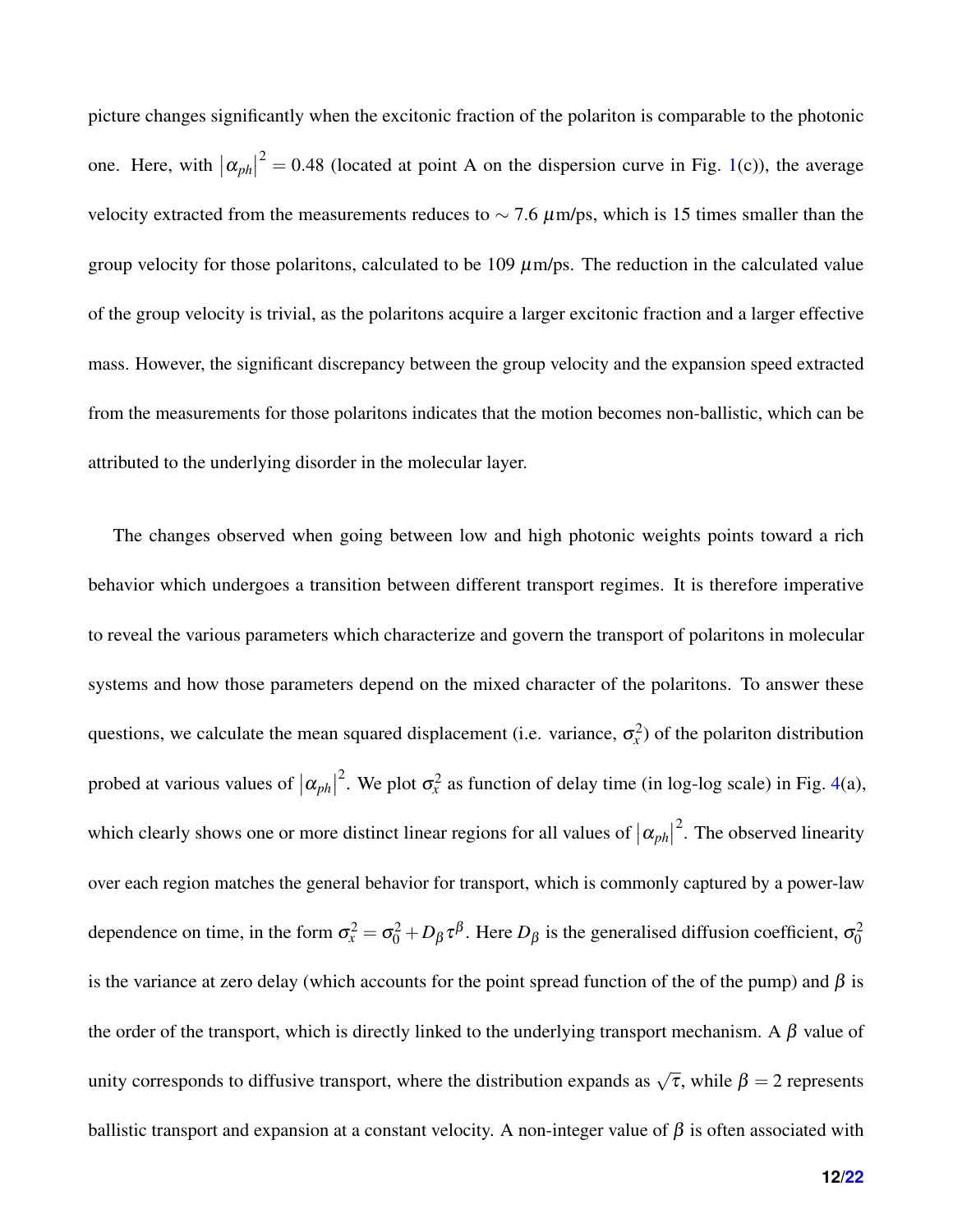anomalous diffusion or transport in fractal systems<sup>[42](#page-21-5)</sup>. To identify the transport nature in each region, we fit the curves shown in Fig. [4\(](#page-13-0)a) to straight lines (as marked by the black and red lines) and plot the resulting exponents as a function of  $|\alpha_{ph}|$  $2^{2}$  as shown in Fig. [4\(](#page-13-0)b). As can be seen, the exponents clearly segregate around two distinct values,  $\beta = 1$  or  $\beta = 2$ . For  $|\alpha_{ph}|$  $^{2}$  values of 0.48 and 0.54, where the the BSWP has almost equal contribution from the excitonic and photonic components, the exponent is close to 1, indicating that the transport is diffusive up to  $\tau \sim 1$  ps, at which time the polariton distribution reaches its steady state width. On the other hand, polaritons with a large photonic fraction  $(|\alpha_{ph}|)$  $2^{2}$  > 0.7) exhibit a very different behavior, with β taking values around 2, indicating that the transport becomes ballistic due to the mixing with the photons and the long-range coherence induced by strong coupling. Interestingly, at intermediate photonic weights, i.e, with  $0.6 \lesssim |\alpha_{ph}|^2 \lesssim 0.7$  the temporal evolution of the polariton cloud shows a crossover between two distinct regions. For example, for  $|\alpha_{ph}|^2 = 0.6$  the expansion is initially ballistic (characterized by a value of  $\beta \simeq 2$ , indicated by the black line) but at  $\tau \simeq 0.3$  ps the exponent changes to a value close to 1 (shown by the red line), signifying that the transport becomes diffusive. This diffusive expansion proceed until reaching a steady-state width around  $\tau \simeq 1$  ps. This clearly demonstrates the mixed transport nature of polaritons, which, along with their propagation, experience a transition between ballistic flow and diffusion. Moreover, a close look at the curves in Fig. [4\(](#page-13-0)a) reveals that, as the photonic weight of the polariton increases the diffusive region shrinks (e.g. with the transition occurring only at  $\tau = \simeq 0.5$  ps for  $|\alpha_{ph}|^2 = 0.69$ ), until it completely disappears at  $|\alpha_{ph}|$  $2^{2} > 0.7$ .

The data presented in Fig. [4\(](#page-13-0)a) can be further used to extract the various transport dynamics parameters. Specifically, in the diffusive regions (corresponding to the red circles with  $\beta \simeq 1$  in Fig. [4\(](#page-13-0)b) or the red lines in Fig. [4\(](#page-13-0)a)) the diffusion coefficient *D* can be found by fitting the data to the expression  $\sigma_x^2 - \sigma_0^2 = 2D\tau$ .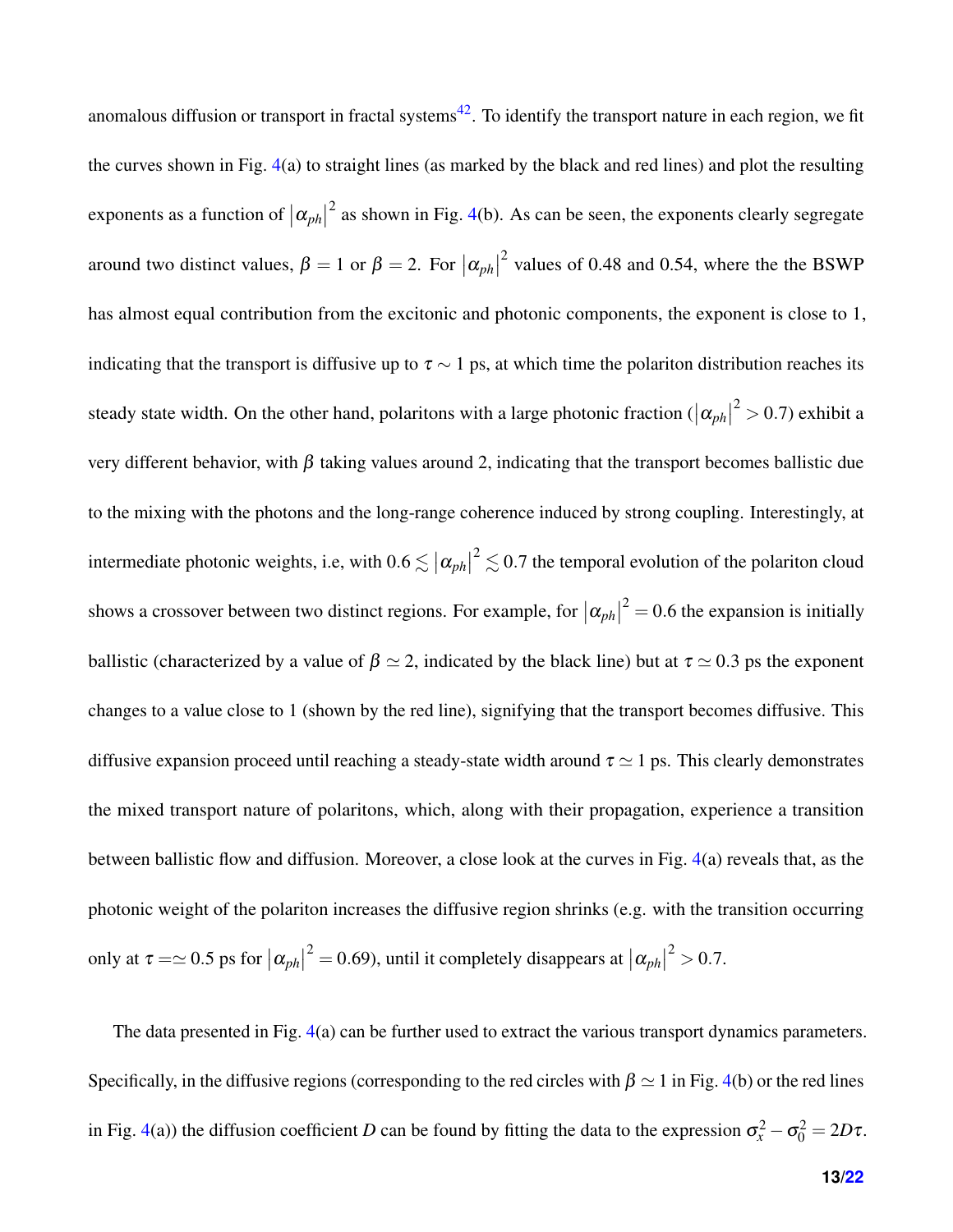<span id="page-13-0"></span>

**Figure 4.** (a) Time-resolved dynamics of the mean squared displacement (in log-log scale) calculated for the spatial profiles measured for various photonic weights. Note that the various plot are offset vertically to aid visibility. The solid lines show the results of the linear fits, (corresponding to a power-law relation). The red and black lines indicate a slope close to  $\beta = 1$  and  $\beta = 2$ , respectively, corresponding to either diffusive or ballistic transport. (b) Transport exponent  $\beta$  as a function of photonic weight, extracted from the data in (a). (c) Transport parameters extracted from the data in (a). The values of the diffusion coefficient (red crosses) were obtained from the regions with  $\beta \simeq 1$  (marked by red lines in (a)) while the expansion velocity values were obtained from the regions with  $\beta \simeq 2$  (black lines in (a)). The solid black line shows the theoretical group velocity, calculated from the dispersion of lower BSWP branch and the dashed black line marks the speed of light in vacuum. (d) Mean free time (green crosses) and transport mean free path (blue circles), obtained for the transport dynamics for intermediate values of  $|\alpha_{ph}|$  $^{2}$  at which mixed transport behavior is observed.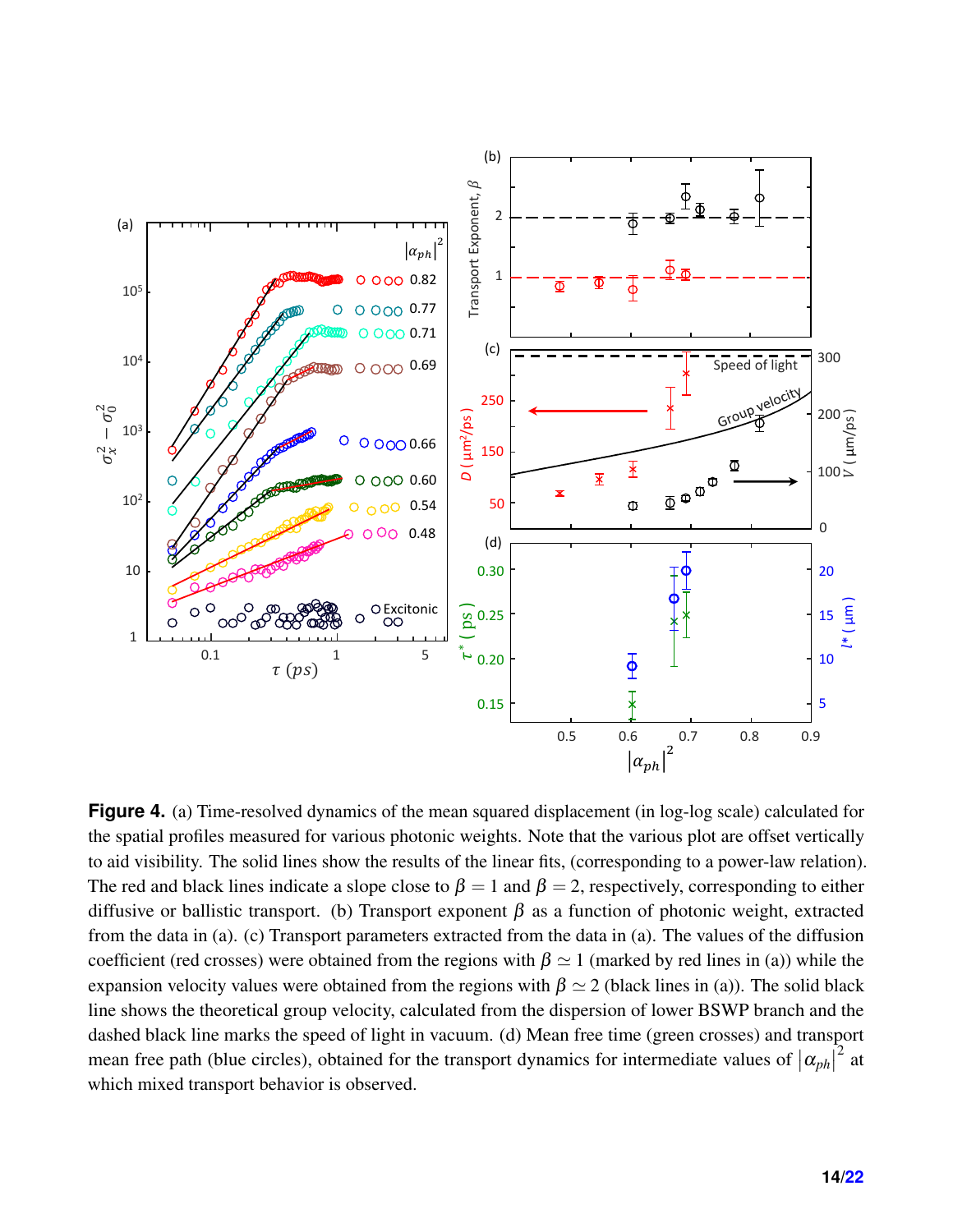The resulting values for the diffusion coefficient as a function of the photonic weight are presented in Fig. [4\(](#page-13-0)c) (red crosses). As the the photonic component increases, the diffusion coefficient also increases, from 69  $\mu$ m<sup>2</sup>/ps to 284  $\mu$ m<sup>2</sup>/ps. This clearly shows that, even though the transport within this parameter range is strongly influenced by the underlying disorder in the system, which makes it non-ballistic, the coherent coupling with the photons and the long-range correlations induced by it play a crucial role in the transport dynamics. In fact, recalling that the typical diffusion coefficient for excitons in semiconductors (either organic or inorganic) is normally within the range of  $10^{-3} - 10^{-7} \mu m^2 / ps^{4,31,32,35}$  $10^{-3} - 10^{-7} \mu m^2 / ps^{4,31,32,35}$  $10^{-3} - 10^{-7} \mu m^2 / ps^{4,31,32,35}$  $10^{-3} - 10^{-7} \mu m^2 / ps^{4,31,32,35}$  $10^{-3} - 10^{-7} \mu m^2 / ps^{4,31,32,35}$  $10^{-3} - 10^{-7} \mu m^2 / ps^{4,31,32,35}$ , our results signify an enhancement of more than six orders of magnitude in the diffusion coefficient.

In a similar manner, we use the data from the ballistic regions (i.e., black circles with  $\beta \simeq 2$  in Fig. [4\(](#page-13-0)b) and black lines in Fig. [4\(](#page-13-0)a)) and fit it to a linear expansion at a constant velocity, which is shown by the black circles in Fig. [4\(](#page-13-0)c) as a function of the photonic weight (for  $|\alpha_{ph}|^2 \ge 0.6$ ). For comparison, we also plot the theoretical group velocity  $V_g$  (based on the lower BSWP dispersion), shown by the black solid line, which represents the expected expansion velocity in an ideal, perfectly homogeneous system with fully delocalized wavefunctions. Once again, the result of this analysis exhibit a clear trend, with the velocity increasing monotonically with  $|\alpha_{ph}|$  $2$ , expressing the interplay between disorder and long-range correlations in the system. At  $|\alpha_{ph}|^2 \sim 0.60$ , the lowest photonic weight for which a ballistic region is observed, the expansion velocity is  $30\mu$ m/ps. This velocity is considerably smaller than the group velocity at this photonic weight, which indicates that while the long-range correlations are quite efficient in counteracting the disorder, the effects of the disorder experienced by the excitonic component of the polaritons cannot be ignored. Once again, this is also expressed by the transition into the diffusive region observed at longer times in Fig. [4\(](#page-13-0)a). However, it is interesting to note that even for  $|\alpha_{ph}|^2 \gtrsim 0.7$ , where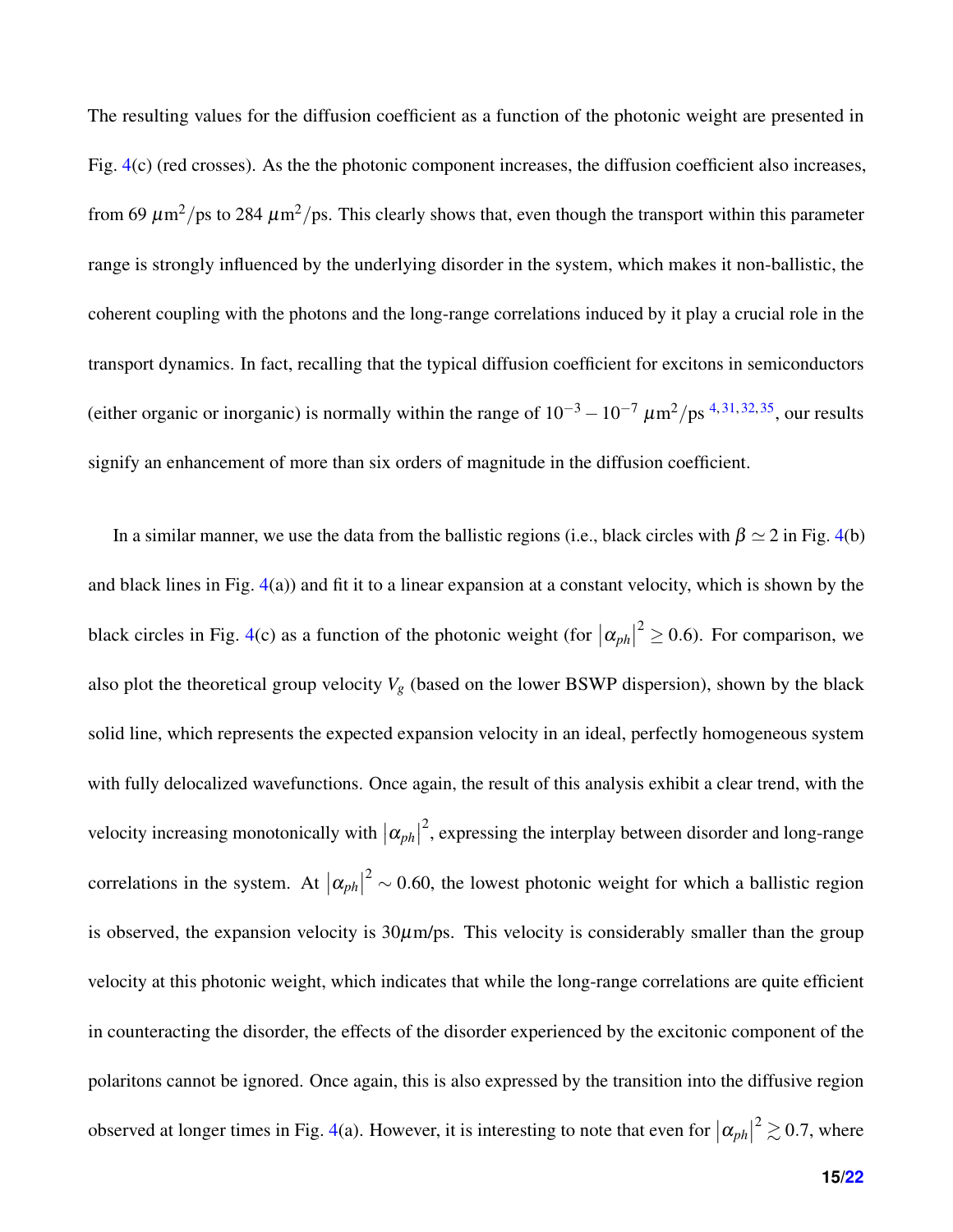the diffusive region disappears and the transport appears to be ballistic throughout the whole expansion, the measured velocity still remains lower than *Vg*. As the photonic component of the polaritons continue to increase, the effect of the coherent coupling becomes larger, and the measured expansion velocity becomes closer to the theoretical group velocity  $V_g$  (for the corresponding value of  $|\alpha_{ph}|$  $^{2}$ ). At the highest photonic weight measured ( $|\alpha_{ph}|^2 = 0.82$ ) the long-range correlations completely overcomes the molecular disorder and the expansion velocity becomes comparable to the group velocity, reaching a value of 176  $\mu$ m/ps, two thirds the speed of light in vacuum. The complete mapping of the transport dynamics, as presented in Fig. [4\(](#page-13-0)a), reveals a very rich, yet simple picture for the motion of polaritons. Starting with diffusive molecular excitons with a typical mean free path of only several nanometers, the mixing with photons under strong coupling gives rise to extended correlations which increase the transport mean free path. This, in turn, results in enhanced diffusion, as observed by our measurements. As the photonic weight is further increased, the mean free path reaches a macroscopic scale (i.e. on the order of  $10 \mu m$ ), making the ballistic motion between subsequent random scattering events accessible to our time-resolved microscopy. For a high enough photonic weight, the mean free path becomes comparable to the length scale set by absorption, at which point the system is dominated by dissipation, rather than disorder. This results in purely ballistic expansion which is now limited by the loss length (which sets the steady-state width of the polariton distribution). This becomes even more apparent when considering the intermediate cases of  $0.6 \leq |\alpha_{ph}|^2 \leq 0.69$  in Fig. [4\(](#page-13-0)a) and (b) for which we explicitly observe the transition between ballistic and diffusive flow occurring during the propagation. In fact, since for those specific measurements we obtain, at the same time, both the ballistic velocity and the diffusion coefficient, (see Fig. [4\(](#page-13-0)c)), we can extract the microscopic quantities governing the transport. The mean free time  $(\tau^*)$  and transport mean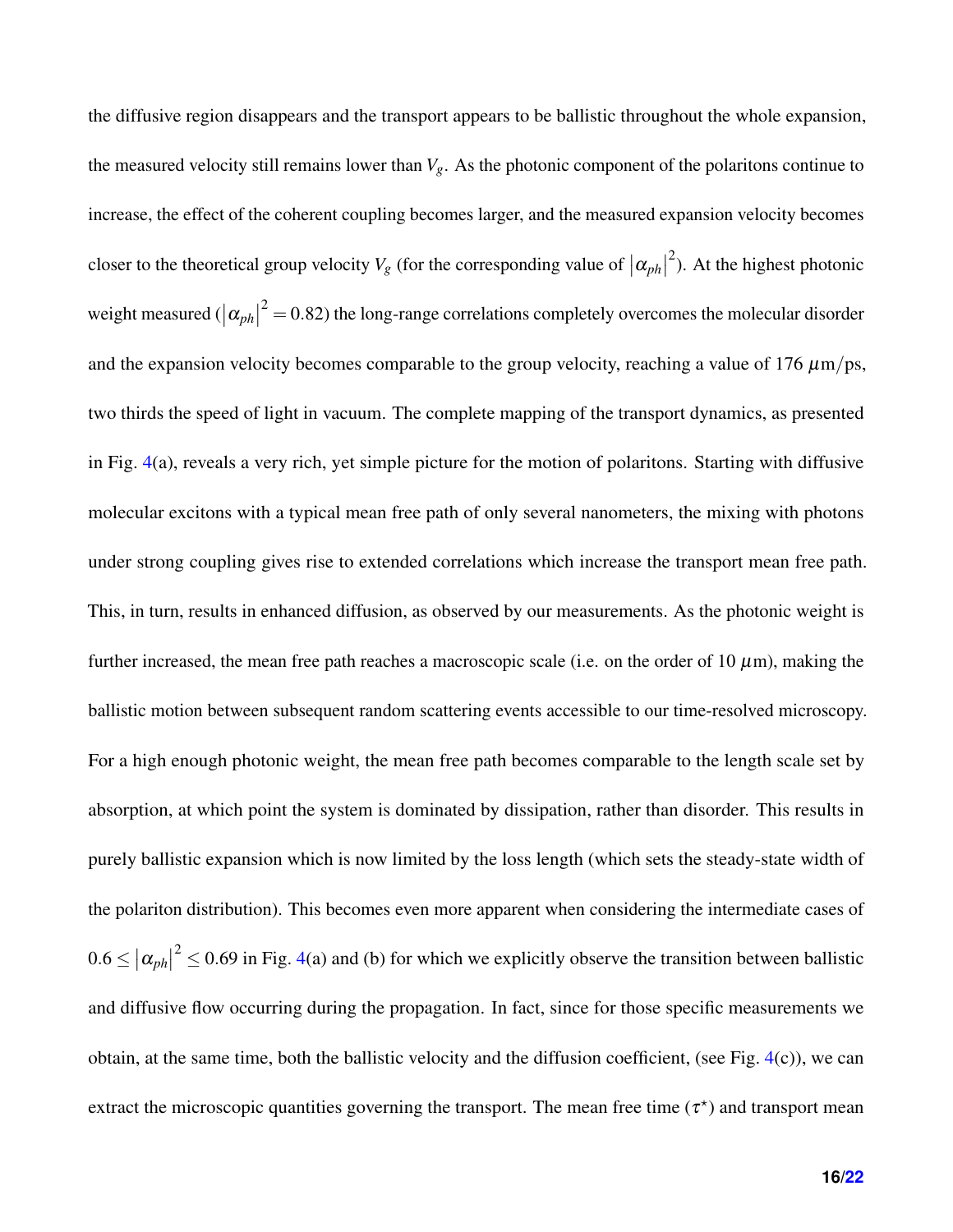free path  $(l^*)$  are related to the diffusion coefficient and ballistic velocity by  $D = V^2 \tau^*/2$  and  $l^* = \frac{\pi}{2}$  $\frac{\pi}{2}V\tau^{\star 43}$  $\frac{\pi}{2}V\tau^{\star 43}$  $\frac{\pi}{2}V\tau^{\star 43}$ . Using the value shown in Fig. [4\(](#page-13-0)c), we calculate the mean free time and transport mean free path, which are presented in Fig. [4\(](#page-13-0)d) by the green crosses (for  $\tau^*$ ) and blue circles (for  $l^*$ ). As seen, both parameters increase monotonically with the photonic weight, as expected. More interestingly, the values obtained for the mean free path are on the order of tens of microns, which is four orders of magnitude larger than the intermolecular distance, expressing the long-range correlation induced by strong coupling.

In conclusion, we presented a comprehensive study of the spatiotemporal dynamics of polaritons in a molecular system strongly coupled to Bloch surface waves. Taking advantage of the ultra-long propagation of polaritons in such systems, we successfully mapped the transport dynamics and their dependence on the mixing between light and matter. Our measurements provide access to direct quantification of the microscopic parameters governing the mechanism of cavity-enhanced transport. We showed that the long-range correlations induced by the coherent coupling with the optical field extend the transport mean free path to macroscopic scales, reaching tens of microns. As we showed here for the first time, the competition between molecular-scale disorder and long-range correlations leads to mixed transport behavior exhibiting both diffusion and ballistic expansion of polaritons with a clear transition between the two . This effect initially manifests itself as enhanced diffusion, with the diffusion coefficient reaching values which are six orders of magnitude larger than in bare molecular systems, and, at higher photonic fractions, leads to fully ballistic transport overcoming the molecular disorder. Finally, we directly showed that the ballistic velocity can reach two thirds the speed of light, even for polaritonic excitation carrying an excitonic fraction of  $\sim$  20%.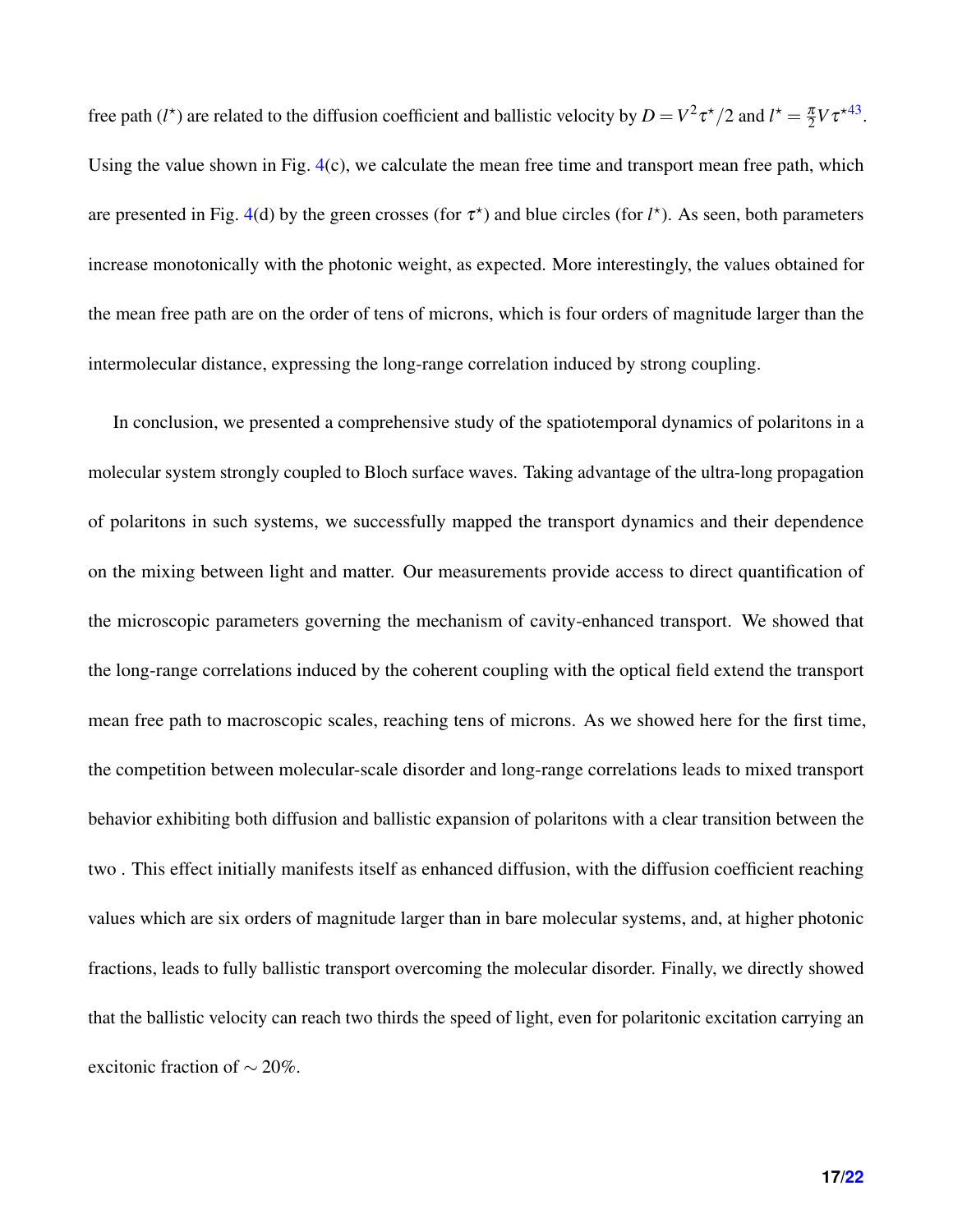#### **Acknowledgements**

This research was supported by the Israel Science Foundation, grant no. 1435/19 and 1993/13. Tal Schwartz is grateful to Prof. Mordechai Segev for his kind support.

#### **References**

- <span id="page-17-0"></span>1. Scholes, G. D., Fleming, G. R., Olaya-Castro, A. & Van Grondelle, R. Lessons from nature about solar light harvesting. *Nat. Chem.* 3, 763–774 (2011).
- <span id="page-17-2"></span><span id="page-17-1"></span>2. Forrest, S. R. *Organic electronics: Foundations to applications* (Oxford University Press, 2020).
- 3. Tessler, N., Preezant, Y., Rappaport, N. & Roichman, Y. Charge transport in disordered organic materials and its relevance to thin-film devices: A tutorial review. *Adv. Mater.* 21, 2741–2761 (2009).
- <span id="page-17-3"></span>4. Ginsberg, N. S. & Tisdale, W. A. Spatially Resolved Photogenerated Exciton and Charge Transport in Emerging Semiconductors. *Annu. Rev. Phys. Chem.* 71, 1–30 (2020).
- <span id="page-17-4"></span>5. Orgiu, E. *et al.* Conductivity in organic semiconductors hybridized with the vacuum field. *Nat. Mater.* 14, 1123–1129 (2015).
- <span id="page-17-5"></span>6. Lerario, G. *et al.* High-speed flow of interacting organic polaritons. *Light. Sci. & Appl.* 6, e16212–e16212 (2017).
- <span id="page-17-7"></span>7. Rozenman, G. G., Akulov, K., Golombek, A. & Schwartz, T. Long-range transport of organic exciton-polaritons revealed by ultrafast microscopy. *ACS Photonics* 5, 105–110 (2018).
- <span id="page-17-6"></span>8. Zakharko, Y. *et al.* Radiative Pumping and Propagation of Plexcitons in Diffractive Plasmonic Crystals. *Nano Lett.* 18, 4927–4933 (2018).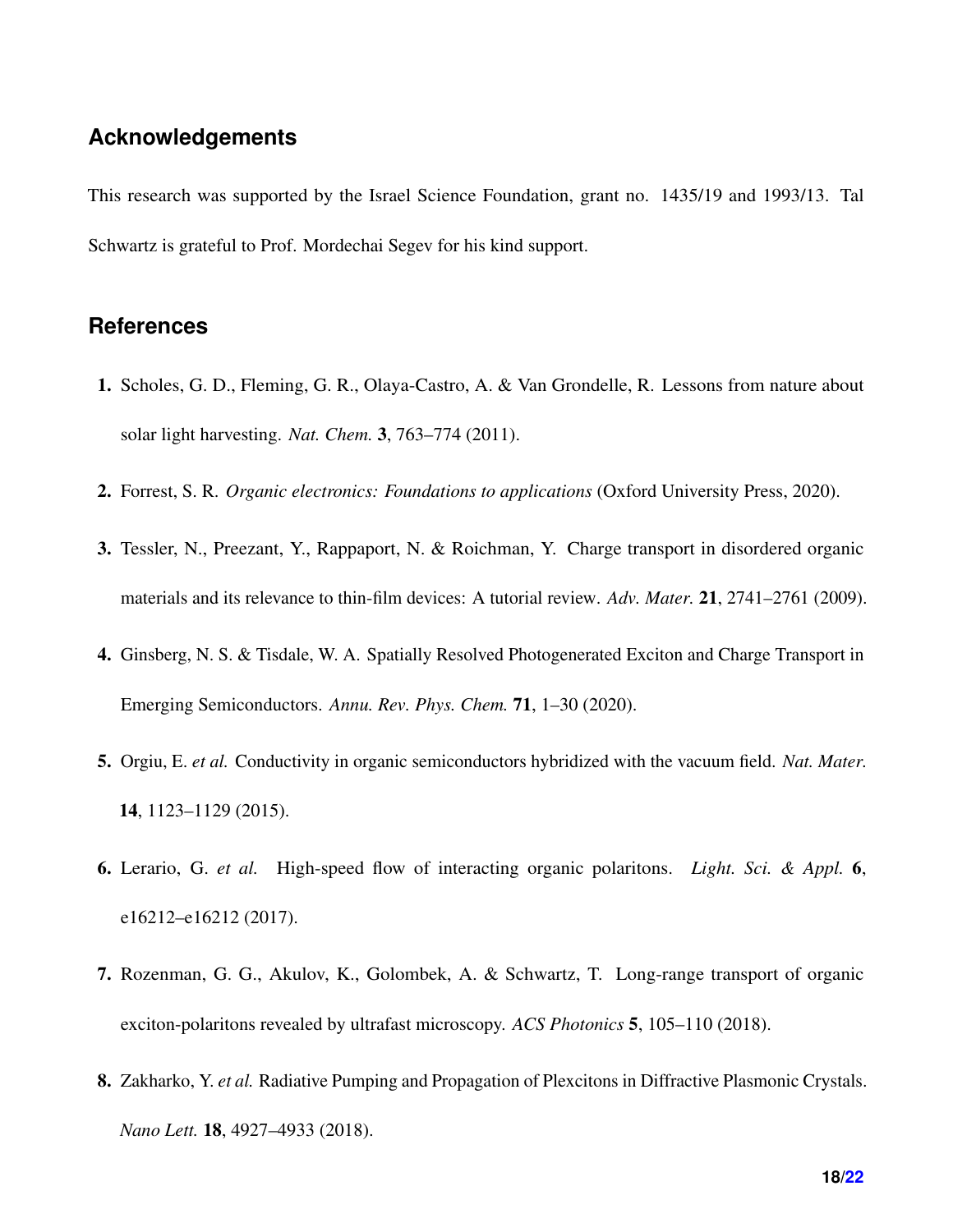- 9. Nagarajan, K. *et al.* Conductivity and Photoconductivity of a p-Type Organic Semiconductor under Ultrastrong Coupling. *ACS Nano* 14, 10219–10225 (2020).
- <span id="page-18-5"></span>10. Hou, S. *et al.* Ultralong-range energy transport in a disordered organic semiconductor at room temperature via coherent exciton-polariton propagation. *Adv. Mater.* 32, 2002127 (2020).
- 11. Bhatt, P., Kaur, K. & George, J. Enhanced Charge Transport in Two-Dimensional Materials through Light-Matter Strong Coupling. *ACS Nano* 15, 13616–13622 (2021).
- 12. Pandya, R. *et al.* Microcavity-like exciton-polaritons can be the primary photoexcitation in bare organic semiconductors. *Nat. Commun.* 12, 6519 (2021).
- <span id="page-18-0"></span>13. Pandya, R. *et al.* Tuning the Coherent Propagation of Organic Exciton-Polaritons through Dark State Delocalization. *Adv. Sci.* 2, 2105569 (2022).
- <span id="page-18-1"></span>14. Garcia-Vidal, F. J., Ciuti, C. & Ebbesen, T. W. Manipulating matter by strong coupling to vacuum fields. *Science* 373, eabd0336 (2021).
- <span id="page-18-2"></span>15. Aberra Guebrou, S. *et al.* Coherent emission from a disordered organic semiconductor induced by strong coupling with surface plasmons. *Phys. Rev. Lett.* 108, 066401 (2012).
- <span id="page-18-3"></span>16. Zhong, X. *et al.* Energy Transfer between Spatially Separated Entangled Molecules. *Angewandte Chemie - Int. Ed.* 56, 9034–9038 (2017).
- <span id="page-18-4"></span>17. Du, M. *et al.* Theory for polariton-assisted remote energy transfer. *Chem. Sci.* 9, 6659–6669 (2018).
- 18. Georgiou, K., Jayaprakash, R., Othonos, A. & Lidzey, D. G. Ultralong-Range Polariton-Assisted Energy Transfer in Organic Microcavities. *Angewandte Chemie Int. Ed.* 60, 16661–16667 (2021).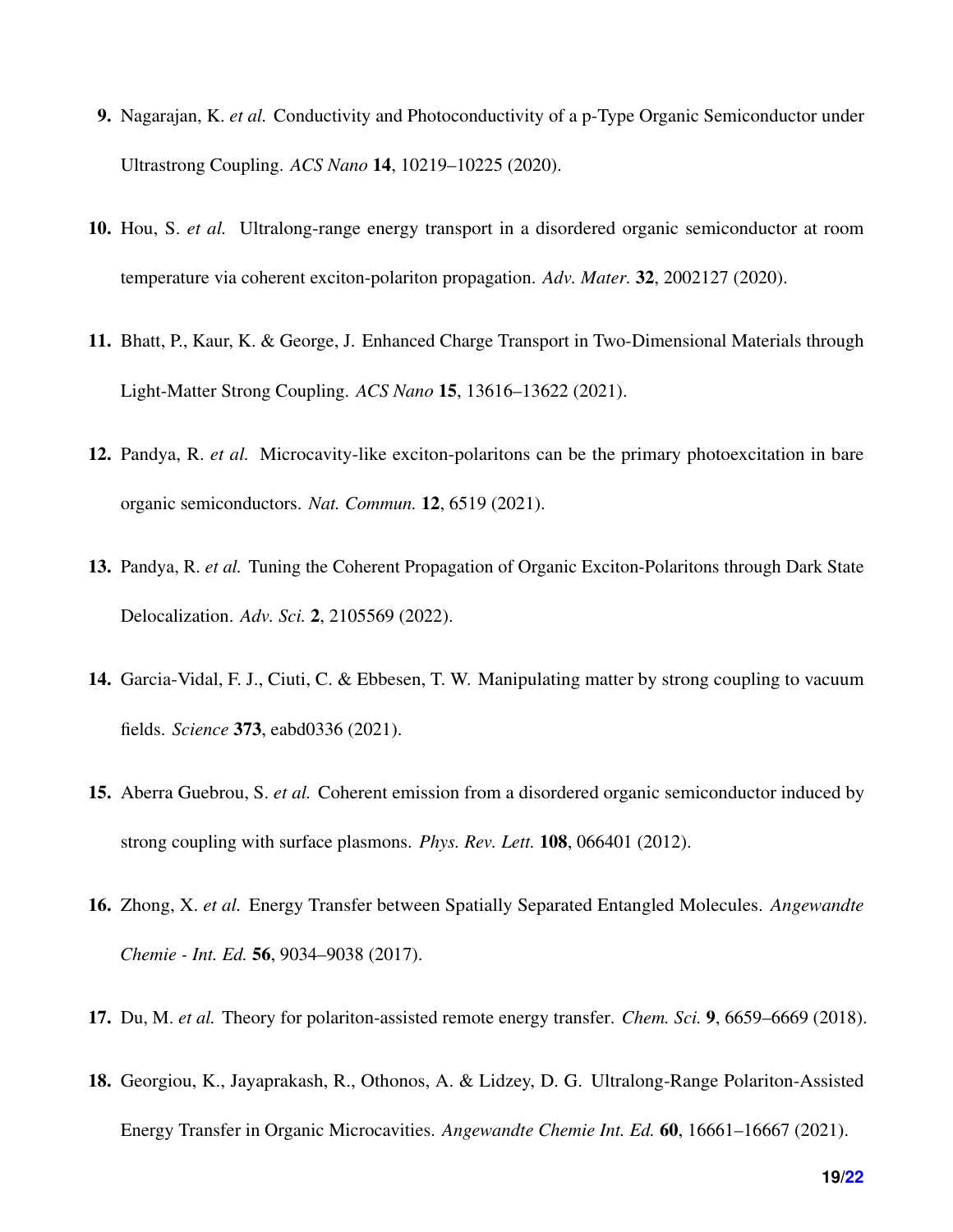- <span id="page-19-0"></span>19. Freixanet, T., Sermage, B., Tiberj, A. & Thierry-Mieg, V. Propagation of excitonic polaritons in a microcavity. *physica status solidi (a)* 178, 133–138 (2000).
- 20. Paravicini-Bagliani, G. L. *et al.* Magneto-transport controlled by Landau polariton states. *Nat. Phys. 2018 15:2* 15, 186–190 (2018).
- <span id="page-19-1"></span>21. Thomas, A. *et al.* Exploring Superconductivity under Strong Coupling with the Vacuum Electromagnetic Field (2019). [1911.01459.](1911.01459)
- <span id="page-19-2"></span>22. Feist, J. & Garcia-Vidal, F. J. Extraordinary exciton conductance induced by strong coupling. *Phys. Rev. Lett.* 114, 196402 (2015).
- 23. Schachenmayer, J., Genes, C., Tignone, E. & Pupillo, G. Cavity-enhanced transport of excitons. *Phys. Rev. Lett.* 114, 196403 (2015).
- 24. Gonzalez-Ballestero, C., Feist, J., Gonzalo Badía, E., Moreno, E. & Garcia-Vidal, F. J. Uncoupled Dark States Can Inherit Polaritonic Properties. *Phys. Rev. Lett.* 117, 156402 (2016).
- 25. Hagenmüller, D., Schachenmayer, J., Schütz, S., Genes, C. & Pupillo, G. Cavity-Enhanced Transport of Charge. *Phys. Rev. Lett.* 119, 223601 (2017).
- 26. Sentef, M. A., Ruggenthaler, M. & Rubio, A. Cavity quantum-electrodynamical polaritonically enhanced electron-phonon coupling and its influence on superconductivity. *Sci. Adv.* 4 (2018).
- 27. Botzung, T. *et al.* Dark state semilocalization of quantum emitters in a cavity. *Phys. Rev. B* 102, 144202 (2020).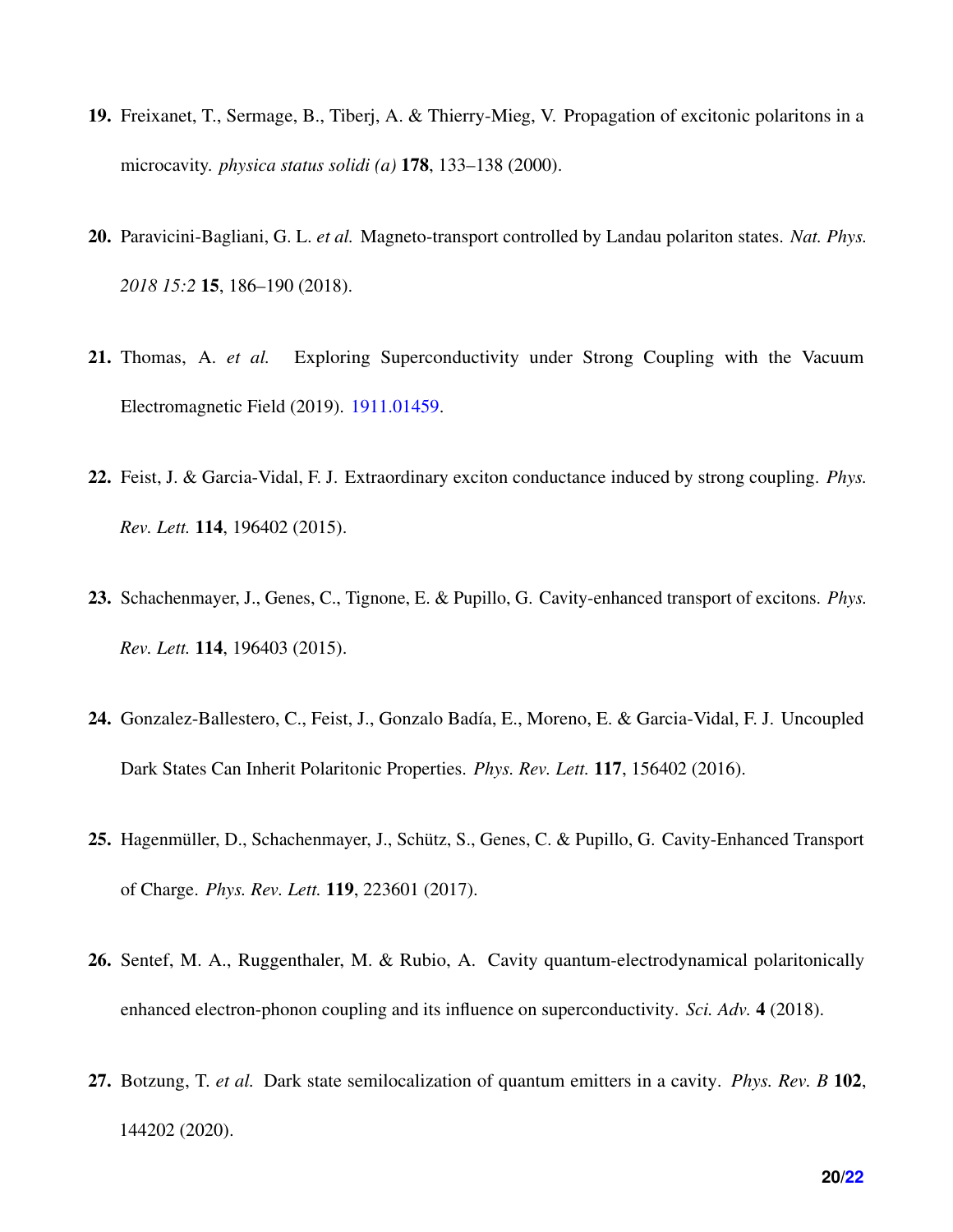- 28. Chávez, N. C., Mattiotti, F., Méndez-Bermúdez, J. A., Borgonovi, F. & Celardo, G. L. Disorder-Enhanced and Disorder-Independent Transport with Long-Range Hopping: Application to Molecular Chains in Optical Cavities. *Phys. Rev. Lett.* 126 (2021).
- <span id="page-20-0"></span>29. Engelhardt, G. & Cao, J. Unusual dynamical properties of disordered polaritons in microcavities. *Phys. Rev. B* 105, 64205 (2022).
- <span id="page-20-1"></span>30. Virgili, T. *et al.* Confocal ultrafast pump–probe spectroscopy: a new technique to explore nanoscale composites. *Nanoscale* 4, 2219 (2012).
- <span id="page-20-5"></span>31. Akselrod, G. M. *et al.* Visualization of exciton transport in ordered and disordered molecular solids. *Nat. Commun.* 5, 3646 (2014).
- <span id="page-20-6"></span>32. Zhu, T., Wan, Y. & Huang, L. Direct Imaging of Frenkel Exciton Transport by Ultrafast Microscopy. *Accounts Chem. Res.* 50, 1725–1733 (2017).
- 33. Wan, Y. *et al.* Cooperative singlet and triplet exciton transport in tetracene crystals visualized by ultrafast microscopy. *Nat. Chem.* 7, 785–792 (2015).
- 34. Delor, M., Weaver, H. L., Yu, Q. Q. & Ginsberg, N. S. Imaging material functionality through three-dimensional nanoscale tracking of energy flow. *Nat. Mater.* 19, 56–62 (2020).
- <span id="page-20-2"></span>35. Berghuis, A. M. *et al.* Effective Negative Diffusion of Singlet Excitons in Organic Semiconductors. *J. Phys. Chem. Lett.* 12, 1360–1366 (2021).
- <span id="page-20-3"></span>36. Yeh, P., Yariv, A. & Cho, A. Y. Optical surface waves in periodic layered media. *Appl. Phys. Lett.* 32, 104–105 (1978).
- <span id="page-20-4"></span>37. Lerario, G. *et al.* Room temperature Bloch surface wave polaritons. *Opt. Lett.* 39, 2068 (2014).